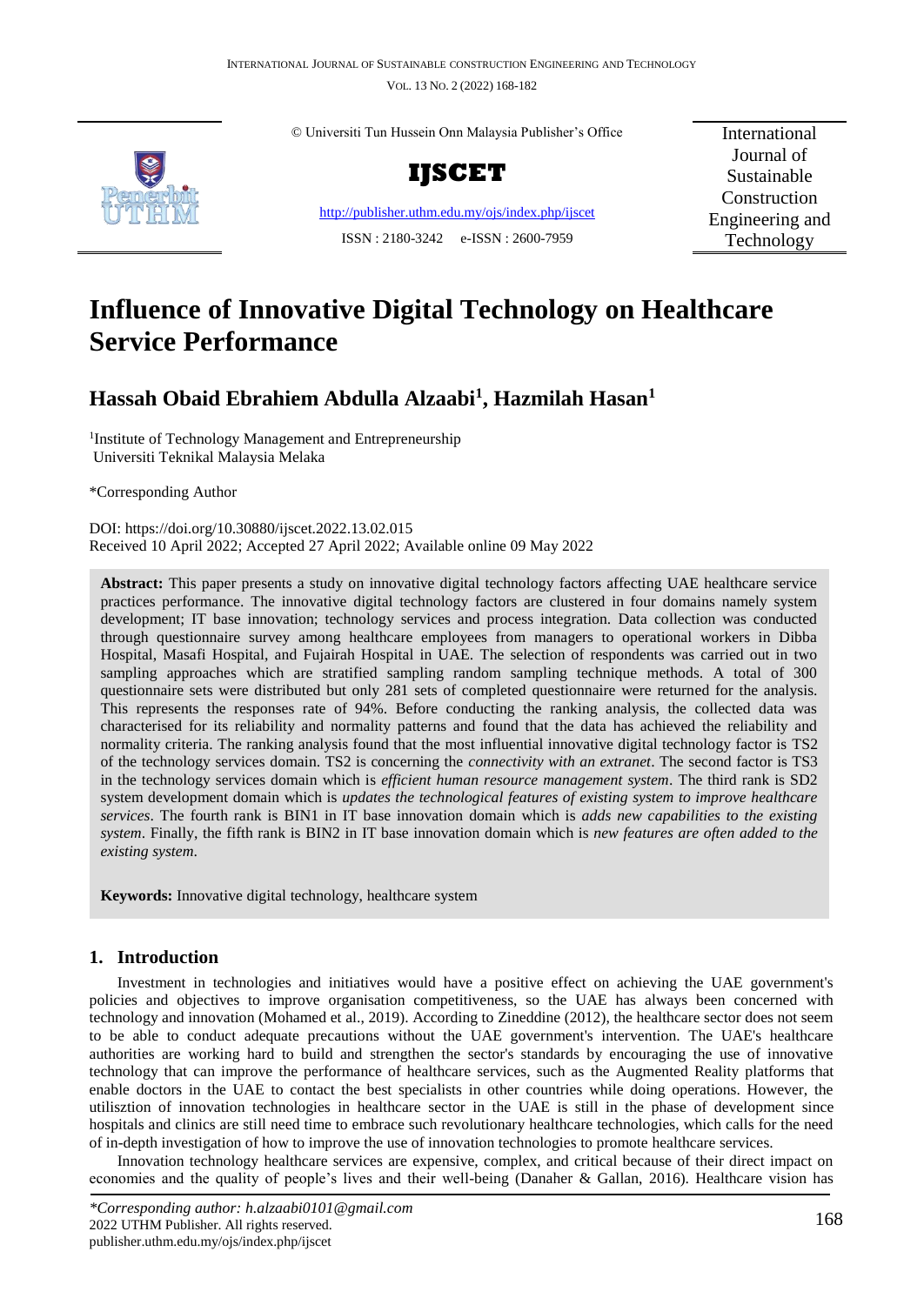currently evolved around people-centered and integrated care system that provides health services to people throughout their lives (WHO, 2016). Nevertheless, to achieve such vision, there is a need to understand the nature of services like digital service innovations in order to highlight the challenges and how to improve healthcare systems. Hence, investigating digital technology innovations in the area of healthcare and their impact on healthcare services is essential to support the healthcare vision of providing better services to people throughout their lives. Additionally, emerging healthcare service technologies are in constant enhancement, and this created a challenge of fulfilling the potential of new technologies and data solutions (Kellermann & Jones, 2013; Patricio et al., 2020), and these innovative technologies are usually associated with challenges and risks, including control, safety, privacy, and transparency (Safavi & Dare, 2018; Patricio et al., 2020). Therefore, digital technology innovations of healthcare services might not support the transformation of healthcare service and improving healthcare service performance.

One of the issues of healthcare services in the UAE is related to the lack of system development of healthcare services (Al-Neyadi et al., 2018). Despite the technological development in the health sector in the UAE, it is still facing many problems. One of the issues is the patients' long queues in many hospitals in United Arab Emirates (UAE) (Aburayya et al., 2020). Most of the times, especially during overload working hours, patients are crowded in front of the prescription counter. This issue shows the importance of system development in healthcare organizationts, since this issue could lead many problems to patient unsatisfaction and hospital reputation and create an exhausting work environment for the healthcare workers (Keitel, 2012). Hence, the current study has focused on the effect of digital technologies on improving healthcare services in the UAE.

In terms of using information technology as an aspect of innovation technologies, their usage is associated with the hope to transform a health and social care sector that is increasingly struggling with the need to do more with less funding. Many healthcare providers are looking for opportunities to use technology to enhance services and cope better with the long-term demographic pressures of their service system. At the same time, there remains a great held belief that health and social care struggles to manage large-scale change including digital technology (Maguire & Honeyman, 2018). Technologies have a good effect on the corporate economy but the result of their use is vague and sometimes very expensive to achieve and it could reduce the prosperity of health organizations as it may take a long time and effort to implement innovation technology in healthcare organizations (Lee & Yoon, 2021). Besides, Lapão (2018) concluded that with the challenges meeting the health care sector from demographics to multiple diseases that have arisen with the growing demand for health services, modern technologies are the best thing to address these concerns, but solving these problems is not easy because digitizing health needs ensuring that the application is very accurate and correct and integrated with other procedures. The ability of this technology to make a clear difference in healthcare delivery and increase patient involvement depends on the effectiveness and quality of its design (Al-Sadan, & Al-Mitwali, 2015). In the context of the UAE, there is no clear evidence for any study that has investigated the use of digital technology innovations in order to highlight its impact on healthcare services, which is the main aim of the current study. Therefore, there is a need to investigate digital healthcare services in the UAE in order to highlight the use of innovation digital technologies in healthcare organizations and their impact on healthcare service performance.

In terms of the role of innovation technology in technology servicces, some systems fail to link hospitals with the patients' medical record, so you may find some patients are being treated in hospitals where they cannot find a previous medical record for the patient, and thus may endanger the patient's life due to the patient's medical information being repeated and the medical record multiplied for them (Rghioui, 2020). This might occure due to the lack of linking the processes among departments so that all the information of the patients are stored in the hospital system. Therefore, this research investigates the role of innovation technology in the improvement of the health sector, espcially that the viewpoint of healthcare workers of the effectiveness of digital technology innovations will guide the study to propose a model to improve the effectiveness of healthcare services using digital technology innovations in healthcare organizations.

Another issue among healthcare service providers is the fragmentation into highly-divided subspecialties, internal and external laboratories, and competitive practices, resulted from the poor interdepartmental processes. This usually requires team work but a serious issue that might arise is the potential breakdown of communication and in the coordination to treat the patients, leading to less effective medical care (Hwang et al., 2013; Patricio et al., 2020). Digital technology innovations of healthcare service have the tendency of integrating and coordinating the workflow, and such integration has been the solution for this issue. However, the failure of using suitable digital technology innovations might not contribute to solve this issue (Patricio et al., 2020). Therefore, one of the elements of the current study is to assess the integration of innovative digital technologies to facilitate the workflow of healthcare services.

Organizational learning capacity has been shown in previous studies to be a predictor of organisation improvement, which in consequence is a determinant of effective technology implementation to enhance services (Uurlu & Kurt, 2016). The organizational learning capacity factor has a positive effect on the success of technological innovation implementation (Khamis et al., 2014). This understanding is in line with previous academic research, which found that organisational learning capacity is one of the most important factors driving the adoption of innovation technology to increase organisation performance across its services (Khamis et al., 2014). According to Lyman et al. (2019), more research is required to advance the area of organisational learning in healthcare organizations, and researchers need to assess the organisational learning process explicitly if they could develop ways to quantify the role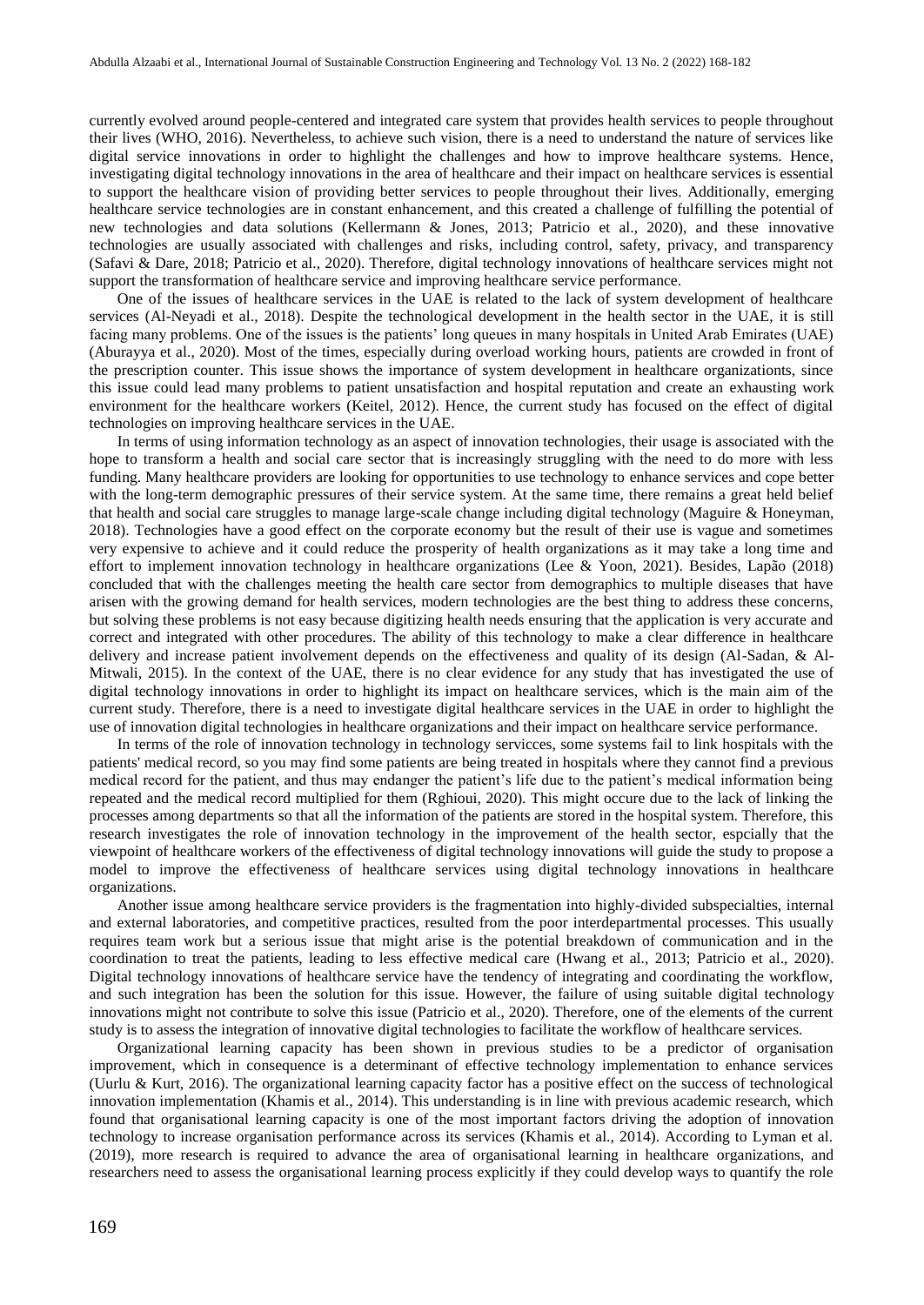of empirical referents in organisations instead of indirect investigation through organisational outcomes. Therefore, there is a need for studies to investigate the role of organisational learnining capacity in healthcare organisations. Besides, previous research has not specifically looked at the mediating role of organisational learning capacity in the relationship between healthcare innovation technology and service performance success, leaving a research gap. This study contributes to the literature in this field by filling a research gap through investigating the mediating role of organisation learning capacity on the relationship between technology innovation and healthcare service performance in the context of the UAE.

Finally, the focus of studying the use of innovation digital technologies in health sectors in the Middle East seems to be absent since most of the studies on innovation digital technologies on health section are carried out in the western countries. For this reason, the current study aims to investigate impact factors of digital technology innovations on healthcare service performance in the UAE, which is one of the leading countries in the Middle East.

#### **2. Digital Technology and Healthcare Services**

Healthcare technology improves the use of services such as medical services. Doctors use robotic surgery techniques in fields like gynaecology. Robotic surgery is a type of health intervention that helps physicians reduce the time and efforts involved in carrying out difficult processes and complex operations (Schreuder and Verheijen, 2009). Healthcare technologies could further reduce medical errors, get to know patients, guide members, increase safety and security, and enhance the quality of service provided (Holden, 2010; Chen et al., 2007).

In December 2012, the Secretary of State commissioned Price water house Coopers to conduct a high level of work highlighting the potential benefits that could be achievable through the more efficient and effective use of information and technology in the NHS and social care before any action is taken. The review was finished between the 17th December, 2012 and the 14th January, 2013. The review first drew together additional actions that could be taken by ambitious, proactive NHS organizations to better use information and technology. These actions were identified by reviewing existing NHS and private sector best practice, the review also drew on best practice from international health systems (including those in the USA, New Zealand and Canada) and other industry sectors. The review estimates the benefits to the NHS system and its service users that could be delivered, both financial and non-financial benefits were considered, the review did not find that there were significant benefits that could be delivered by the implementation of the actions. (PricewaterhouseCoopers, 2018).

#### **2.1 Application of Digital Technology in Healthcare Services**

Today, healthcare technology is the most important field in healthcare and job creation in healthcare. Technology sometimes interferes with healthcare, and new opportunities are emerging now as a result of the rapid growth in the fields of Internet of Things (IoT). Technology is one of the foundations of the development of health services little by little. Recently, emphasis has been placed on developing the hospital's structure, including modern technology and innovations, and their impact on patient safety and the provision of safe care for them. To avoid and reduce errors in the provision of health services, major changes in the environment, culture, processes, financial and non-financial resources are necessary for adaptation (Chen et al., 2020).

Technological innovation is constantly increasing, affecting all industries as they develop. In healthcare, technology has essential functions in all procedures and processes (patient records, data follow-up, laboratory tests and self-care materials, etc.) (Tuckson, 2017). Zhamardiy et al. (2020) stated that if healthcare services are not updated from time to time, and if they do not include new information technology, this will be ineffective and the patient will not trust them so the technologies must be constantly updated. This is also recommended

Phichitchaisopa and Naenna (2013) conducted a study concluded that health information technology enhances healthcare efficiency and performance when used in supply chain management, it is considered one of the best technologies used. The aim of their study is to set and examine the Unified Theory of Acceptance and Use of Technology (UTAUT) to study the factors that influence the use of information technology in healthcare. They developed an organized survey and submitted to many healthcare sectors in Thailand. 400 employees including doctors, nurses and others were taken into consideration, data were collected from them. The results indicate that there are several factors that have a significant impact (average performance, average effort, and conditions flexibility). Given the results, for healthcare information technology adoption in broad areas, healthcare officials must enhance the behaviors and attitudes of healthcare members and improve flexible conditions.

Alrahbi, Khan and Hussain (2021) identified the drivers that influence information technology implementation in new healthcare systems based on a case study in the UAE. The goal is to determine, study, and set in a hierarchical frame and to identify the drivers for the adoption of information technology in the main groups of healthcare stakeholders through the analytic hierarchy process (AHP) model. The findings showed that the primary motivation was government support followed by information exchange. The study promotes technology adoption in general, and in the UAE in particular. A small part of the study examined the collective opinions of stakeholders, and there is as yet no serious motivators for IT adoption in the healthcare sector in the UAE (Aldosari, 2014).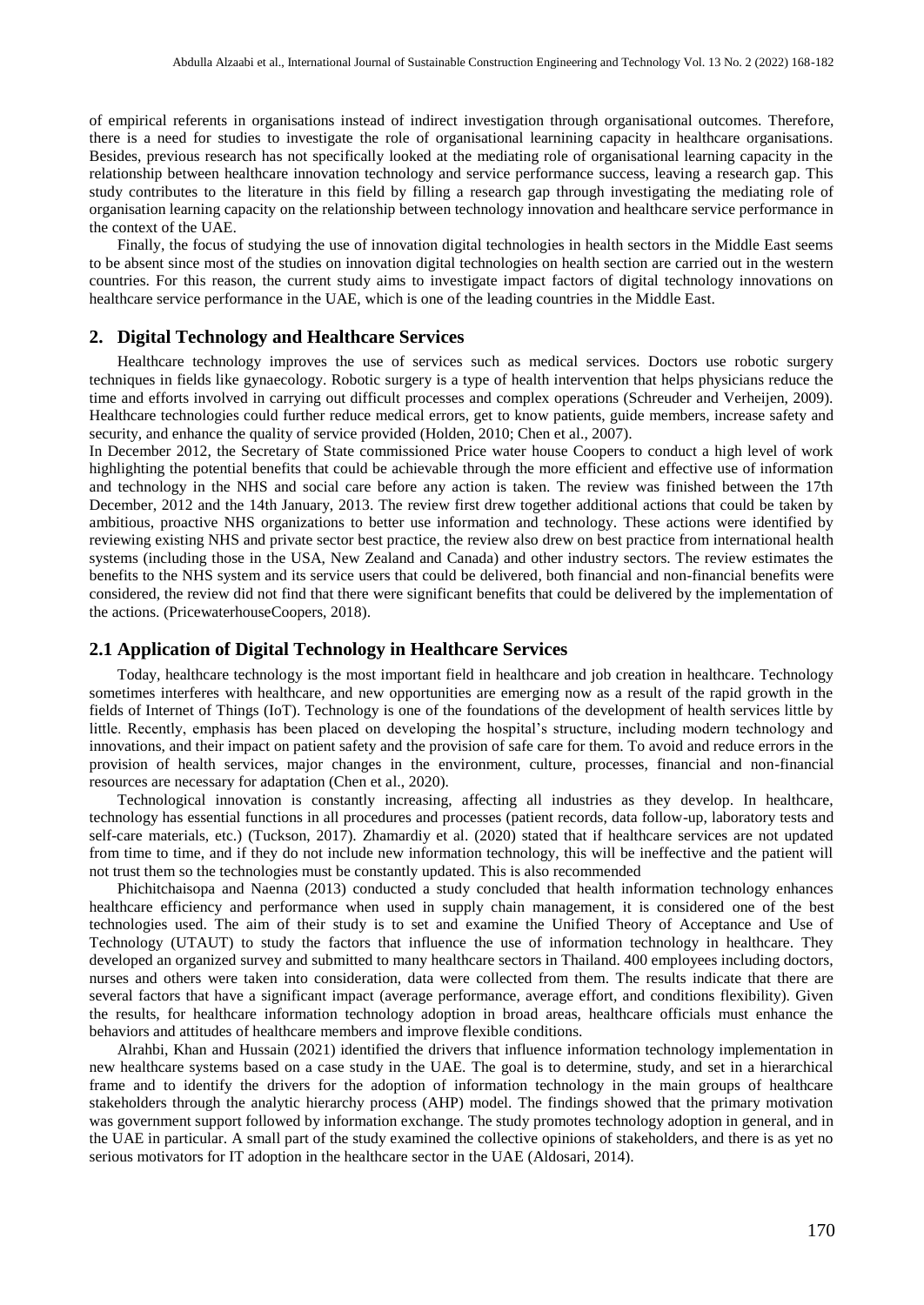In a study conducted by Al-Hadban, Hashim and Youssef (2017) with the target of searching for factors that influence the utilization and application of Healthcare Information System (HIS) in many hospitals in Iraq and to take a deep understanding of the issues that associate to this system and have a pure and accurate idea of it , they applied a qualitative method and use semi-structured meetings to obtain the goal of the study, looked for many ideas for health care workers from many regions to look at the situation from different points and get a true, correct and valid image .They concluded that there are four different factors that influence health care personnel to use the HIT system (personal, technical, institutional, and environmental). Professionals should take into account all these dimensions provide when applying this system, that each of them performs a serious role in the application and development process.

In the context of healthcare medicine, the increase of free international trade and insufficient regulation of medicine has made the trade of fake medicines proliferated everywhere (Mackey & Nayyar, 2017). Pharmaceutical institutions use certain technologies to capture illegal medication in their supply chain. According to Mackey and Nayyar (2017), Technological protection is the best solution to obviate this problem, various technologies have emerged such as overt and covert, tracking and tracing technologies. This confirms exemplary technological properties, current anti-counterfeiting technologies, and their implementation in many countries. Developed countries such as the USA have used Radio-frequency identification (RFID) while the European trend is towards 2D barcodes. The Indian government is being educated about the scale of the problem and has drafted procedures enforcing bar codes to avoid this kind of problems (Bansal, Malla, Gudala, & Tiwari, 2013).

#### **2.2 Digital Technology Innovations and Healthcare Service in the UAE**

In 2014, Al Maktoum - Vice President and Prime Minister in the UAE - designed the National Innovation Strategy to make the UAE one of the most innovative countries in the world. He pointed out that this UAE strategy will pay much attention to the healthcare field. These plans encouraged innovations in Emirati institutions in all sectors, especially the healthcare sector, to evolve from the stages of work and look forward to major new innovations and technologies (Moonesar et al., 2019). Ahmed (2014) identified health information technology as the employment of computers for digital support by healthcare professionals such as electronic keeping of medical records, patient records, and health care provider orders.

The developments in smart phones and electronic devices allow to collect all kinds of medical and clinical data accurately and in a timely manner. Therefore, immediate data can be collected on a person's mood, perception, and actions, as well as information about his location, behavior and physiological condition (Marzano et. al, 2015). There are many advantages of HIT to all healthcare professionals, for example, enhancing quality, effectiveness and time to transmitting health data in health sectors, reducing errors and minimizing the cost of preserving medical records (Wang et al., 2018). Health monitoring is one of the most important things to pay attention to in the healthcare sector. One of the technologies used for this is the wearable system, a portable electronic device that can be invisibly placed in a user's wears or can be worn (Iqbal et al., 2021). This technology can be used for old and unwell people as it has great ability to improve their independent quality of life. The technological progress of these sensory devices provides an appropriate way to live independently at home and promote the quality of patient's life.

Aziz, Atallah, Ismail and Tarapiah (2016) concluded that in recent years, health monitors have been developed and smart devices have been improved for the purpose of monitoring patient cases. In their research, they wanted to put the patient's blood pressure and body temperature on initial observation. They searched previous medical records and found that death rates from heart disease and hypertension were too high. Therefore, key measures to prevent hypertension must be applied to keep patients' lives in time, and this is a humanity principle.

Today, globalization requires creative countries, which have many features and inventions like government initiatives, smart transportation processes, healthcare innovations. For example, healthcare systems constantly monitor patients and enhance their healthcare. With certain devices, data can be saved and compared to data standards established by a patient-specific professional. In any emergency, a message is sent to the health professional's mobile phone with a value assessment. Moreover, GPS provides data about the location of the observed patient. Al-Ghani, Hussein, Jamali and Abu Al-Maati (2015) said that belief in the application of new innovations and technologies in the medical framework has a good effect on healthcare because it may replace human procedures in medical processes. With the development and advancement of e-services, healthcare offers various e-services. E-health has a good impact on healthcare outputs (Wildenbos et al., 2016). E-health services enhance efficiencies, provide good patient status data, and improve communication among healthcare workers (Antes et al., 2021).

Robotic pharmacies were like fiction 10 years ago, and today they're a fact. Over-the-counter robots evolved in the UAE for the first time in January 2017 when the Dubai Health Authority established a smart pharmacy in two Emirati hospitals, and more are predictable to develop later. Each robot can store approximately 35,000 medications and distribute 12 prescriptions in seconds. The waiting period for consumers will be shorter. Since robots do not handle recipes that were not an obvious bar code, the risk of human error is reduced (Kumar et al., 2018). Koornneef, Robin and Blair (2017) surveyed the evolution and results of changes in health systems in the United Arab Emirates. They found it unreasonable to confirm whether the change and reform of the UAE health system was active. They advise that the study continues in this domain but the study questions have to be determined more visible, with an emphasis on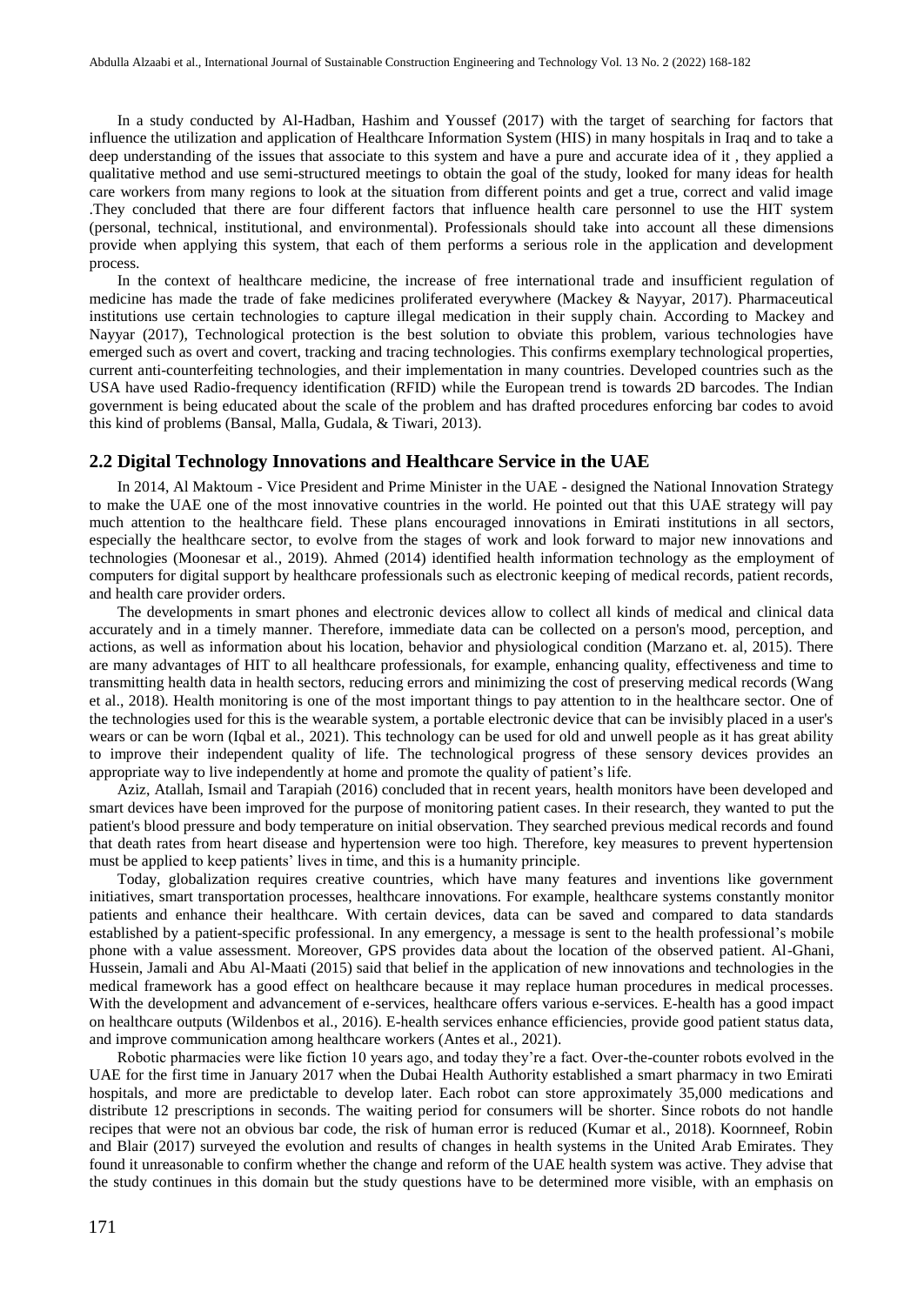results rather than procedures. Everywhere, individuals started to use small portable sensors, and new e-health and mhealth technologies have evolved (Firouzi et al., 2018). AL-Hashmi et al. (2019) said that the ministries of the UAE lately considered the method of artificial intelligence to plan visions of all areas of work, especially in the field of healthcare in order to reduce the severe consequences of serious diseases affecting individuals. However, the prosperity of this innovation relies on the extent to which health professionals and healthcare consumers accept and utilize it. Hence, this study aims to investigate the digital technology factors influencing the healthcare system and the factors are as in table 1.

| <b>Groups</b>              | <b>Factors code</b> | <b>Description of the factors</b>                                                     |  |  |
|----------------------------|---------------------|---------------------------------------------------------------------------------------|--|--|
| System Development         | SD <sub>1</sub>     | Improves the effectiveness of the existing system.                                    |  |  |
|                            | SD2                 | Updates the technological features of existing system to improve healthcare services. |  |  |
|                            | SD <sub>3</sub>     | Continuously corrects the identified defects.                                         |  |  |
|                            | SD4                 | Modifies the existing system on a continuous basis to enhance its efficiency.         |  |  |
|                            | SD5                 | Adopts new technology advancements to improve the organization processes.             |  |  |
|                            | BIN1                | Adds new capabilities to the existing system.                                         |  |  |
|                            | BIN <sub>2</sub>    | New features are often added to the existing system.                                  |  |  |
| IT Base Innovation         | BIN3                | Automated storage and retrieval system.                                               |  |  |
|                            | BIN4                | Continuously improves the speed of the existing service system.                       |  |  |
|                            | BIN <sub>5</sub>    | Focuses on the reliability of the service system.                                     |  |  |
|                            | BIN <sub>6</sub>    | Makes use of advanced technological functions in our service system.                  |  |  |
|                            | TS1                 | Connected with an intranet.                                                           |  |  |
|                            | TS <sub>2</sub>     | Connected with an extranet.                                                           |  |  |
|                            | TS3                 | Has an efficient human resource management system.                                    |  |  |
| <b>Technology Services</b> | TS <sub>4</sub>     | Has an efficient customer relationship management system.                             |  |  |
|                            | TS5                 | Has an effective medicine distribution system.                                        |  |  |
|                            | TS <sub>6</sub>     | All the departments are connected with the organization technology system.            |  |  |
|                            | PIN1                | Continuous online interaction between departments.                                    |  |  |
|                            | PIN <sub>2</sub>    | Efficient flow of information between functions and departments.                      |  |  |
| Process Integration        | PIN <sub>3</sub>    | Online collaboration among departments is encouraged in the organization.             |  |  |
|                            | PIN4                | All departments have online functions to achieve the organization goals.              |  |  |
|                            | PIN <sub>5</sub>    | Electronic data interchange is widely practiced in the organization.                  |  |  |

**Table 1 - Results of reliability test**

#### **3. Methodology**

The research employed a quantitative approach to focus on how technological advancement affects service performance at UAE healthcare providers. A data collection was conducted through structured questionnaire set where targeted respondents were requested to gauge the level of importance/influence of the innovative digital technology factors toward the healthcare service performance in UAE.

#### **3.1 Sample Size**

The target population is hospital managers and operational workers in Dibba Hospital (162), Masafi Hospital (152 workers), and Fujairah Hospital (726 workers) with total population of 1040 workers. According to Krejcie & Morgan (1970) table, the minimum sample size is 278 participants in order to get trustworthy results.

#### **3.2 Sampling Technique**

The study adopted two sampling techniques of collecting data. The first technique is stratified sampling method for deciding on health organisations. Stratified sampling is applied by dividing the population into smaller group that represent the whole population especially when the population has mixed characteristics, regarding overlapping, usually smaller groups arrange and classify by same characteristics such as age, gender, educational level and others. According to Etikan & Bala, (2017), with a large number of populations, so separating the population into subsets helps in obtaining more accurate and comprehensive statistical results regardless time consuming and tiresome while layering large population

While the second method is the probability random sampling technique. The probability random sampling technique is to derive the participants from the total population by giving the greatest chance to get a small group of people (sample) that truly representative of the existing population (Brophy & Joseph,1995). In other words, all the staff in the managerial and operational level has the chance to participate in the study.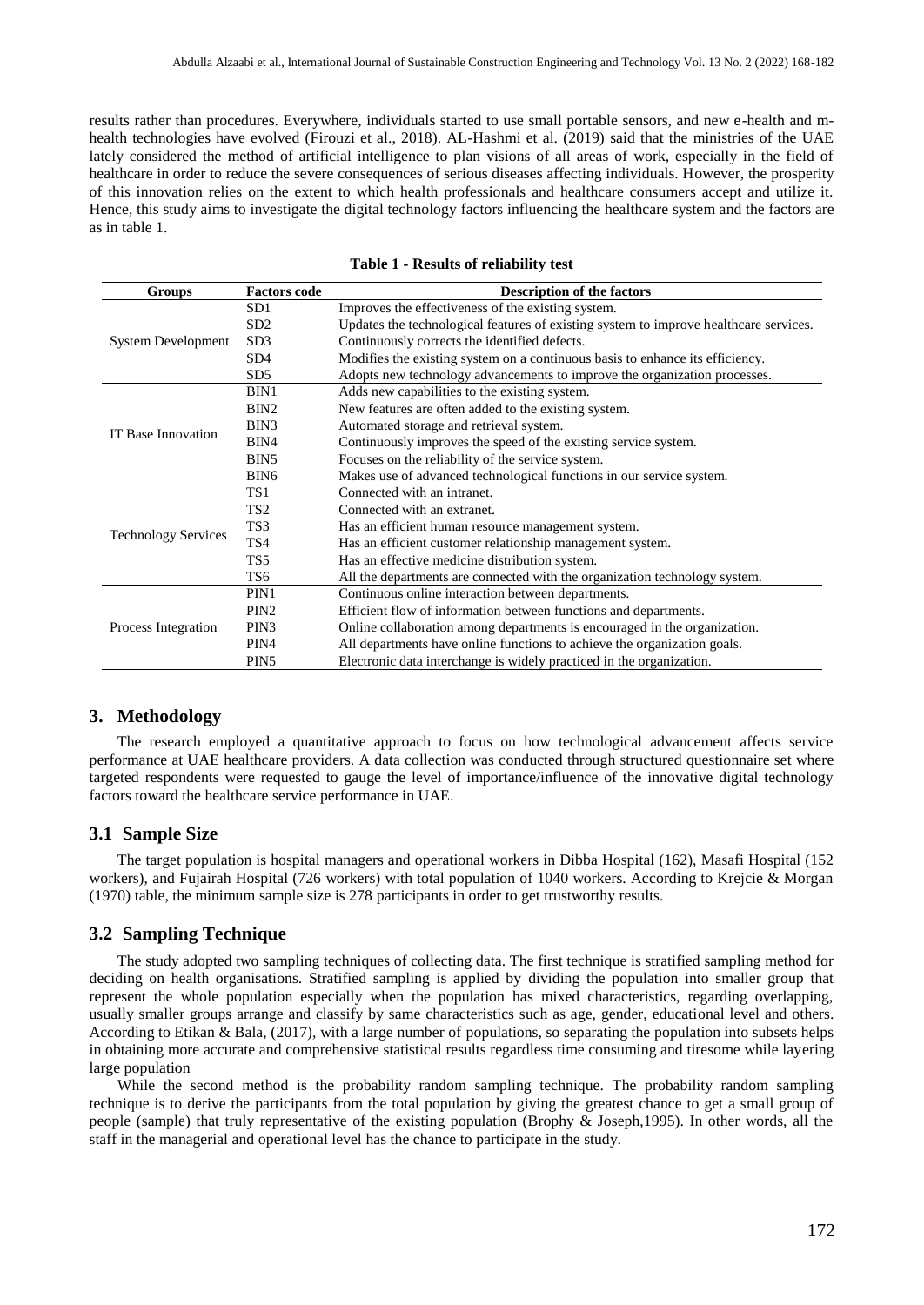#### **3.3 Questionnaire Survey**

The questionnaire survey has a cover letter to explain to the participants the nature of the study and its aims. It explains to the participants that their participation is voluntary and they have the right to withdraw from the participation. It also assures the participants that their responses will be confidential and will be used for research purposes only. The questionnaire was translated into Arabic because it is the mother tongue of the participants where it was checked by professional translators to reflect the same content of the survey factors and items.

The survey was conducted through face-to-face approach. Participants were given approximately twenty minutes to complete the questionnaire, and the cover letter provides them with the instructions on how to answer the items in each section to make it easier for them to answer the survey. Informed consent was taken from them first, then the components of the questionnaire were later explained, along with the method for answering the questions.

#### **4. Data Collection and Analysis**

The required sample size for this study is 278, then a total of 300 questionnaire sets were distributed but only 281 sets of completed questionnaire were returned for the analysis. This represents the responses rate of 94%.

#### **4.1 Demographic of Respondents**

65% 65% 40% 35% 35% 30% 15% 15% 10% Managerial Executive Worker 25 - 35 yrs 36-45 yrs 46 - 55 yrs >56 yrs Male Female

The demography of the respondents of this survey is as described in figure 1

#### **Fig. 1 - Demographic chart**

The chart shows that most of the respondents are from the operational worker having 65% participation and followed by 35% participation from the executive personnel and finally 10% from the top management of the hospitals. While in term of respondents age range, most of the respondents are in the age of 25 to 35 years old, then followed by older staffs. Finally, in term of gender, most of the respondents are female with 65% and male with 35%. This respondent's demography indicate that younger and operational workers are mostly handled the digital equipment in ensuring the services offered by the hospital satisfied the customers.

#### **4.2 Reliability of the Collected Data**

The collected survey data is tested for reliability test. In order to check the internal consistency given by respondents based on the Likert scale scores. For the reliability test, Cronbach's alpha criterion by George & Mallery (2003) was adopted and the result of the test is as in Table 2.

| <b>Innovative Digital Technology Groups</b> |                            |    | No of factors Cronbach alpha value |
|---------------------------------------------|----------------------------|----|------------------------------------|
|                                             | <b>System Development</b>  |    | 0.825                              |
|                                             | IT Base Innovation         |    | 0.821                              |
|                                             | <b>Technology Services</b> |    | 0.818                              |
|                                             | Process Integration        |    | 0.870                              |
|                                             | Overall                    | 22 | 0.834                              |

**Table 2 - Results of reliability test**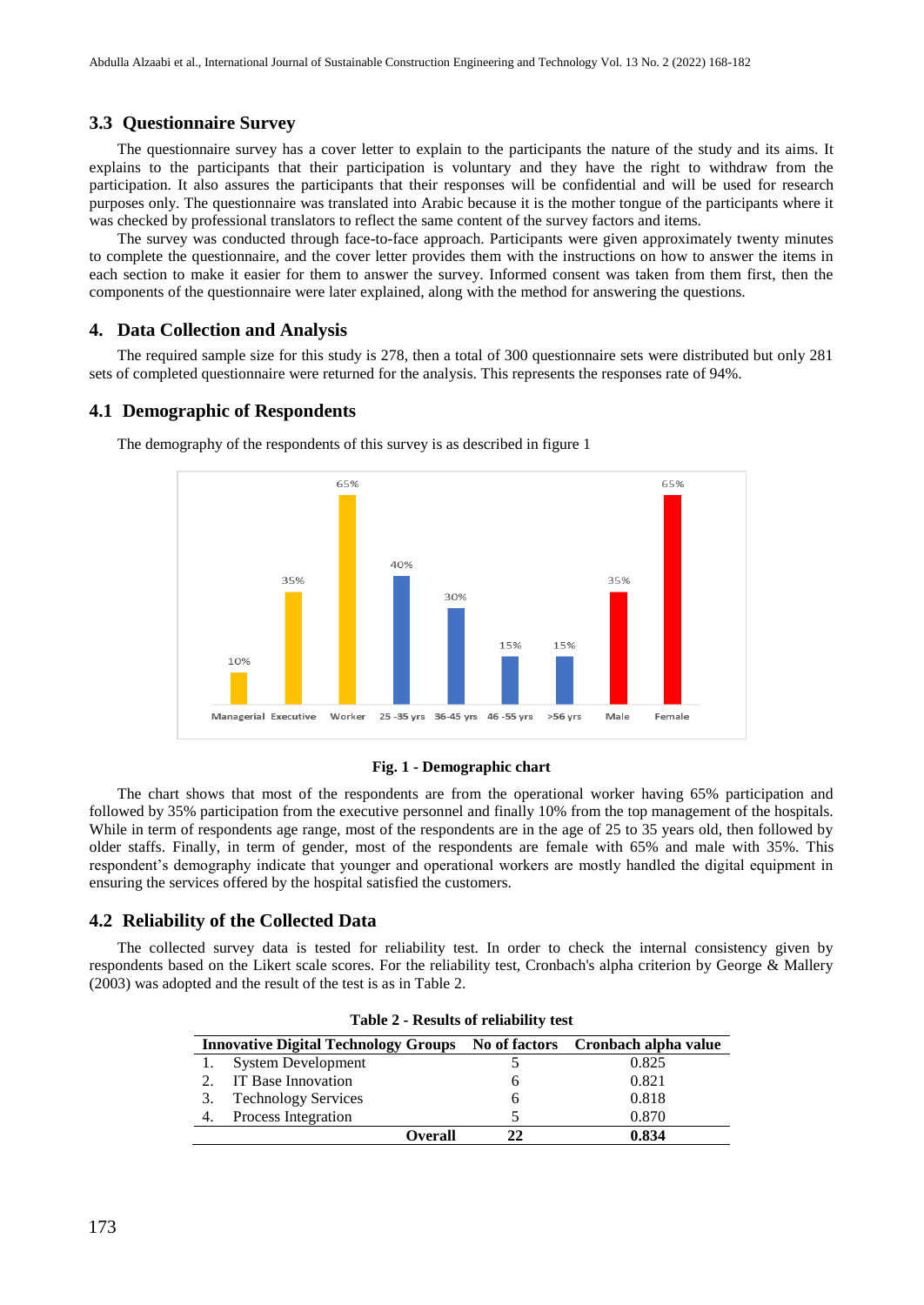Cronbach's alpha coefficient indicates the level of inputs' consistency given by the respondents on the factors with the range between 0 and 1 (where 0 is the lowest and 1 is the highest inside consistency). According to Sekaran  $\&$ Bougie, 2016 and Souza et al., 2017, if the rates of Cronbach's alpha coefficient match or go beyond 70% (0.7), then the data is recognised as reliable. Based on the results in Table 1 of reliability test, it shows that the coefficients/values for four domains of factors with the average value 0.834 of which are exceeding 0.7, thus the collected data is reliable for further analysis.

## **4.3 Normality of the Collected Data**

According to Hair et al. (2013) normal data distribution is based on the assumption that the data distribution has a bell shape. It is relevant to consider the data distribution when working with SPSS (Hair et al., 2013). The kurtosis and skewness of the distribution can be measured by the researcher to assess the normalization of the data. Kurtosis is the flatness or peakedness of the distribution along the Y-axis, whereas skewness is an indication that a variable's distribution is spread to the right or left along the X-axis (Hair et al., 2013). A data is said to have a normal distribution when its kurtosis and skewness values are both zero, but this rarely happens (Hair Jr et al., 2013). Hence, the guiding principle for normal distribution is to accept items whose skewness value is less than 2 and absolute kurtosis value is less than 3. The kurtosis and skewness values of all the items in this study are within the acceptable range, as seen in Table 3.

|                            |                     | <b>Normality</b> |                 |  |
|----------------------------|---------------------|------------------|-----------------|--|
| <b>Factors Domains</b>     | <b>Factors code</b> | <b>Skewness</b>  | <b>Kurtosis</b> |  |
|                            | SD1                 | $-0.535$         | $-0.706$        |  |
|                            | SD2                 | $-1.058$         | 0.275           |  |
| <b>System Development</b>  | SD3                 | $-0.321$         | $-0.364$        |  |
|                            | SD4                 | 0.205            | $-0.072$        |  |
|                            | SD <sub>5</sub>     | $-0.058$         | 1.741           |  |
|                            | BIN1                | $-0.167$         | $-1.460$        |  |
|                            | BIN <sub>2</sub>    | $-0.492$         | $-0.658$        |  |
| <b>IT Base Innovation</b>  | BIN3                | $-0.437$         | $-0.675$        |  |
|                            | BIN4                | 0.121            | $-0.438$        |  |
|                            | BIN <sub>5</sub>    | $-0.402$         | 0.089           |  |
|                            | BIN <sub>6</sub>    | $-0.205$         | $-0.072$        |  |
|                            | TS1                 | $-0.108$         | $-1.006$        |  |
|                            | TS2                 | $-0.685$         | $-1.032$        |  |
|                            | TS3                 | $-0.719$         | $-0.914$        |  |
| <b>Technology Services</b> | TS4                 | $-0.05$          | $-0.699$        |  |
|                            | TS5                 | 0.041            | $-0.841$        |  |
|                            | TS6                 | $-0.106$         | $-1.111$        |  |
|                            | PIN1                | $-0.283$         | $-0.58$         |  |
|                            | PIN <sub>2</sub>    | $-0.461$         | $-0.544$        |  |
| Process Integration        | PIN <sub>3</sub>    | $-0.039$         | $-0.472$        |  |
|                            | PIN4                | 0.005            | $-1.17$         |  |
|                            | PIN <sub>5</sub>    | $-0.142$         | $-0.119$        |  |

**Table 3 - Results of normality test**

The skew and kurtosis value scores for measurement items should be between -1 and +1, according to Kline (2011) and the values for all items should be within the appropriate range of  $-1$  to  $+1$ .

#### **4.4 Level of Influence**

This section presents the ranking analysis of the factors. The factors are ranked based on the mean score of each factor and if there are more than one factors having same mean score than standard deviation values are used to decide the rank. Factor having same mean score and lower standard deviation value is ranked higher than another factor. The results of the ranking analysis on the factors are as in table 4.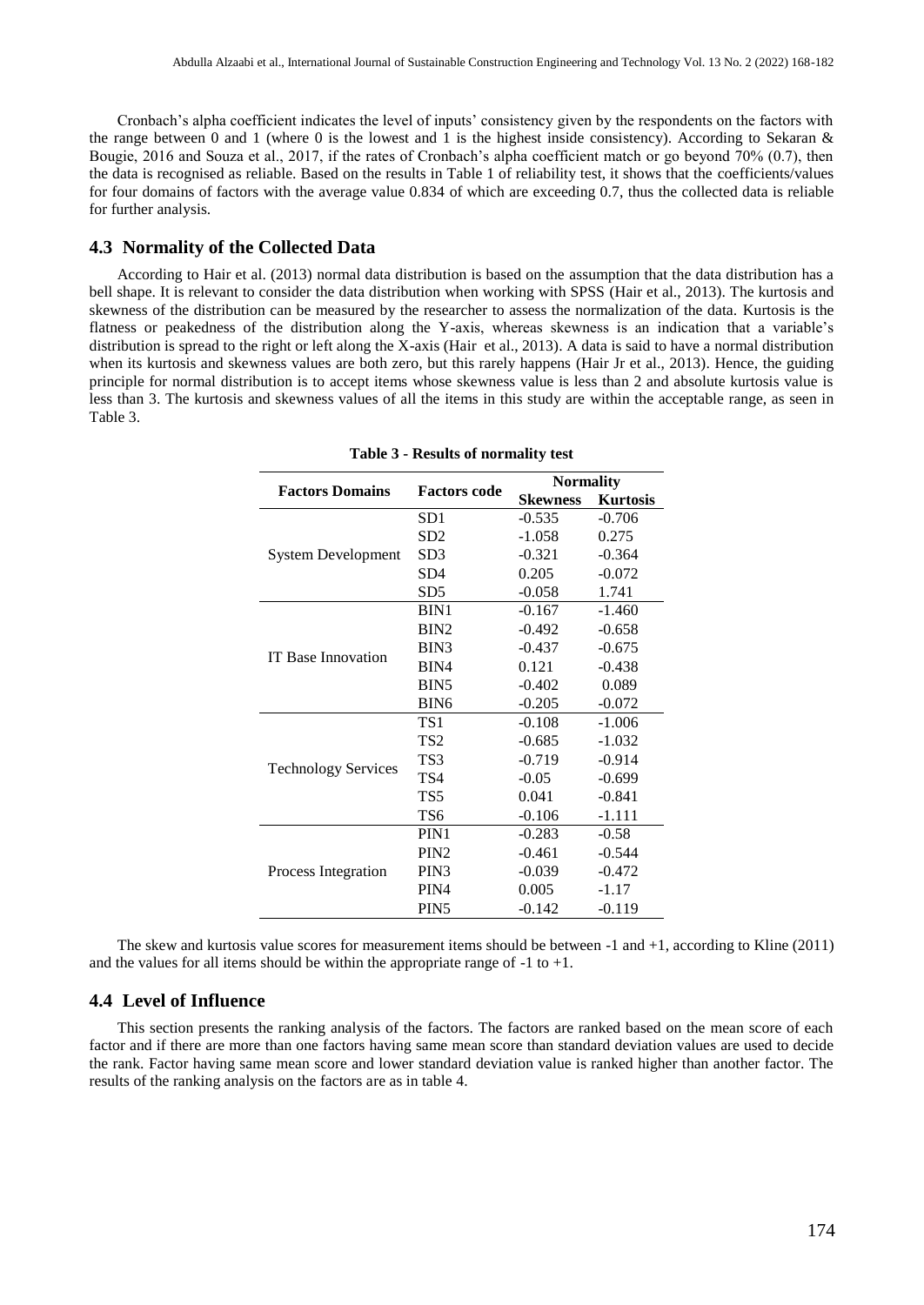| <b>Factors Domains</b>     | <b>Factors code</b> | means | <b>Standard deviation</b> | Ranking<br>[within group] | <b>Ranking</b><br>[overall] |
|----------------------------|---------------------|-------|---------------------------|---------------------------|-----------------------------|
|                            | SD1                 | 3.370 | 1.204                     | $\overline{c}$            | 11                          |
|                            | SD <sub>2</sub>     | 3.870 | 1.207                     | 1                         | 3                           |
| <b>System Development</b>  | SD <sub>3</sub>     | 3.000 | 0.933                     | 4                         | 21                          |
|                            | SD <sub>4</sub>     | 2.900 | 0.975                     | 5                         | 22                          |
|                            | SD5                 | 3.030 | 1.194                     | 3                         | 20                          |
|                            | BIN1                | 3.830 | 1.036                     | 1                         | $\overline{\mathbf{4}}$     |
|                            | BIN <sub>2</sub>    | 3.770 | 0.888                     | 2                         | 5                           |
| <b>IT Base Innovation</b>  | BIN3                | 3.670 | 1.045                     | 3                         | 6                           |
|                            | BIN4                | 3.300 | 1.126                     | 5                         | 14                          |
|                            | BIN <sub>5</sub>    | 3.470 | 1.123                     | 4                         | 8                           |
|                            | BIN <sub>6</sub>    | 3.100 | 1.077                     | 6                         | 17                          |
|                            | TS <sub>1</sub>     | 3.500 | 1.154                     | 3                         | 7                           |
|                            | TS <sub>2</sub>     | 4.030 | 1.106                     | 1                         | 1                           |
|                            | TS3                 | 3.900 | 1.105                     | 2                         | $\mathbf{2}$                |
| <b>Technology Services</b> | TS4                 | 3.330 | 0.96                      | 4                         | 12                          |
|                            | TS <sub>5</sub>     | 3.030 | 1.141                     | 6                         | 19                          |
|                            | TS <sub>6</sub>     | 3.100 | 1.112                     | 5                         | 18                          |
|                            | PIN1                | 3.330 | 1.125                     | 3                         | 13                          |
|                            | PIN <sub>2</sub>    | 3.430 | 1.186                     | 1                         | 9                           |
| Process Integration        | PIN <sub>3</sub>    | 3.230 | 1.214                     | 5                         | 16                          |
|                            | PIN <sub>4</sub>    | 3.400 | 0.935                     | 2                         | 10                          |
|                            | PIN <sub>5</sub>    | 3.230 | 1.125                     | 4                         | 15                          |

#### **Table 4 - Results of ranking analysis**

Results from table 4, indicates that out of 22 factors, the most influential innovative digital technology factor is TS2 of the technology services domain. TS2 is concerning the *connectivity with an extranet*. The second factor is TS3 in the technology services domain which is *efficient human resource management system*. The third rank is SD2 system development domain which is *updates the technological features of existing system to improve healthcare services*. The fourth rank is BIN1 in IT base innovation domain which is *adds new capabilities to the existing system*. Finally, the fifth rank is BIN2 in IT base innovation domain which is *new features are often added to the existing system*.

#### **5. Conclusion**

This paper has presented the ranking analysis of 22 innovative digital technology factors which are clustered in four domains. Before conducting the ranking analysis, the collected data was characterised for its reliability and normality patterns and found that the data has achieved the reliability and normality criteria. The ranking analysis found that the most influential innovative digital technology factor is TS2 of the technology services domain. TS2 is concerning the *connectivity with an extranet*. The second factor is TS3 in the technology services domain which is *efficient human resource management system*. The third rank is SD2 system development domain which is *updates the technological features of existing system to improve healthcare services*. The fourth rank is BIN1 in IT base innovation domain which is *adds new capabilities to the existing system*. Finally, the fifth rank is BIN2 in IT base innovation domain which is *new features are often added to the existing system*.

### **Acknowledgement**

Authors would like to thanks the Universiti Teknikal Malaysia Melaka for allowing to conduct this study.

#### **References**

- Abu-Elezz, I., Hassan, A., Nazeemudeen, A., Househ, M., & Abd-Alrazaq, A. (2020). The benefits and threats of blockchain technology in healthcare: A scoping review. *International Journal of Medical Informatics*, 104246.
- Aburayya, A., Alshurideh, M., Albqaeen, A., Alawadhi, D., & Ayadeh, I. (2020). An investigation of factors affecting patients waiting time in primary health care centers: An assessment study in Dubai. *Management Science Letters*, *10*(6), 1265-1276.
- Abusafiya, H. A., & Suliman, S. M. (2017). Causes and effects of cost overrun on construction project in Bahrain: Part I (ranking of cost overrun factors and risk mapping). *Modern Applied Science*, *11*(7), 20.
- Ahmad, B. I. E. (2014). User acceptance of health information technology (HIT) in developing countries: a conceptual model. *Procedia Technology*, *16*, 1287-1296.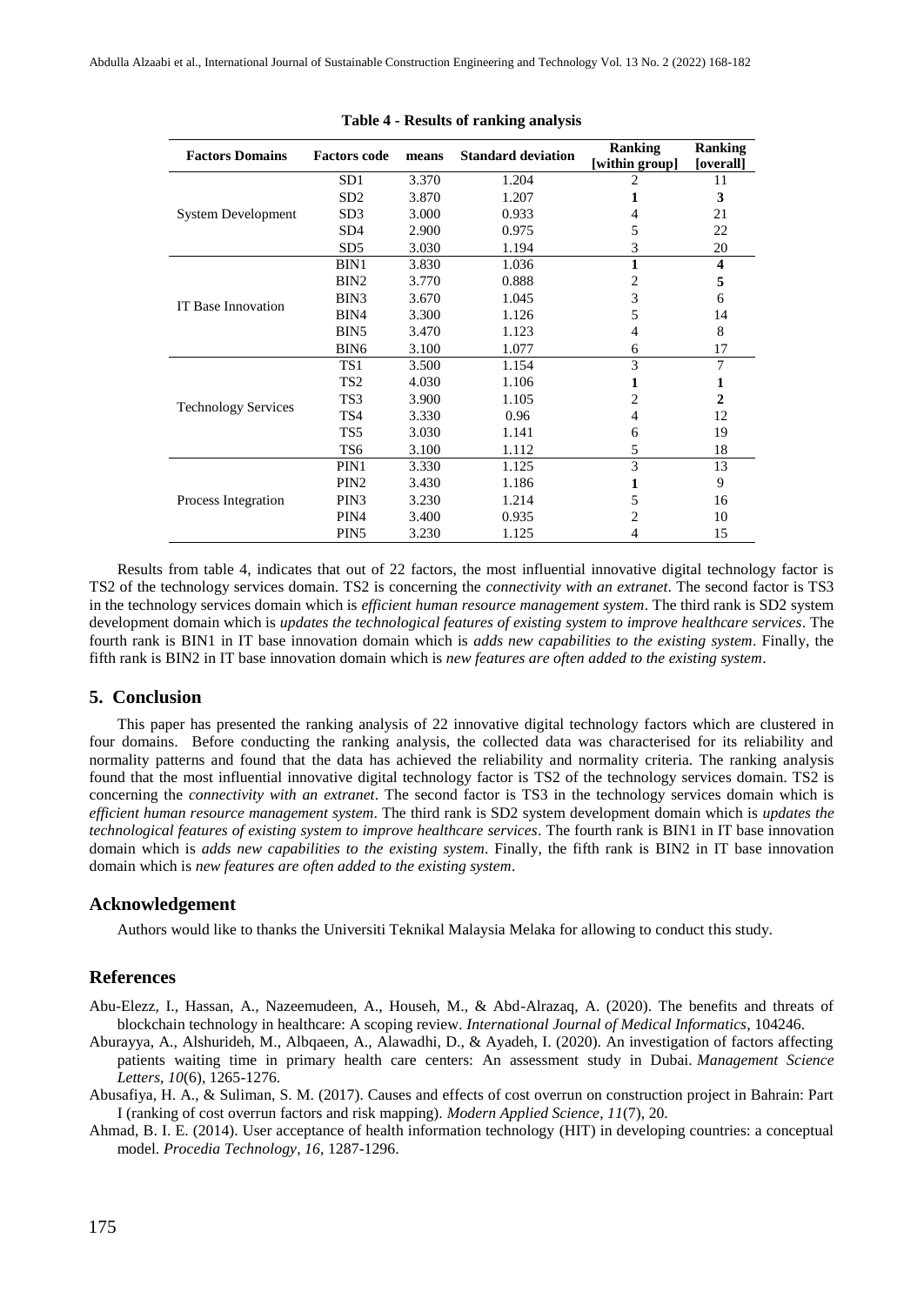- Ahmed, A., Ehsan, N., Mirza, E., Awan, S. A., & Ishaque, A. (2010, July). Information technology: A means of quality in healthcare. In *2010 3rd International Conference on Computer Science and Information Technology* (Vol. 9, pp. 26-30). IEEE.
- Al-Ansari, Y., Altalib, M., & Sardoh, M. (2013). Technology orientation, innovation and business performance: A study of Dubai SMEs. *The International Technology Management Review*, *3*(1), 1-11.
- Al Dmour, H., Alshurideh, M., & Shishan, F. (2014). The influence of mobile application quality and attributes on the continuance intention of mobile shopping. *Life Science Journal, 11*(10), 172–181.
- Aldosari. (2014). Rates, levels, and determinants of electronic health record system adoption: A study of hospitals in Riyadh, Saudi Arabia. *International Journal of Medical Informatics*, 330-342.
- Alerasoul, S. A., Afeltra, G., Hakala, H., Minelli, E., & Strozzi, F. (2021). Organisational learning, learning organisation, and learning orientation: An integrative review and framework. *Human Resource Management Review*, 100854.
- Al-Emran, M., Malik, S. I., & Al-Kabi, M. N. (2020). A survey of internet of things (IoT) in education: opportunities and challenges. *Toward social internet of things (SIoT): Enabling technologies, architectures and applications*, 197-209.
- Al-Emran, M., Zaza, S., & Shaalan, K. (2015, May). Parsing modern standard Arabic using Treebank resources. In *2015 International Conference on Information and Communication Technology Research (ICTRC)* (pp. 80-83). IEEE.
- Alghizzawi, M., Ghani, M. A., Som, A. P. M., Ahmad, M. F., Amin, A., Bakar, N. A., & Habes, M. (2018). The impact of smartphone adoption on marketing therapeutic tourist sites in Jordan. *International Journal of Engineering & Technology*, *7*(4.34), 91-96.
- AL-Hadban, W. K. M., Yusof, S. A. M., & Hashim, K. F. (2017). The barriers and facilitators to the adoption of new technologies in public healthcare sector: a qualitative investigation. *International Journal of Business and Management*, *12*(1), 159-168.
- Al Hallami, M. O., Van Horne, C., & Huang, V. Z. (2013). Technological innovation in the United Arab Emirates: process and challenges. *Transnational Corporations Review*, *5*(2), 46-59.
- Alharmoodi, B. Y. R., & Lakulu, M. M. B. (2020). Transition from e-Government to m-Government: Challenges and Opportunities-Case Study of UAE. *European Journal of Multidisciplinary Studies*, *5*(1), 61-67.
- Alhashmi, S. F., Salloum, S. A., & Mhamdi, C. (2019). Implementing artificial intelligence in the United Arab Emirates healthcare sector: an extended technology acceptance model. *Int. J. Inf. Technol. Lang. Stud*, *3*(3), 27-42.
- Al-Khouri, A. M. (2012). eGovernment strategies the case of the United Arab Emirates (UAE). *European Journal of ePractice*, *17*(September), 126-150.
- Alloghani, M., Hussain, A., Al-Jumeily, D., & Abuelma'atti, O. (2015, December). Technology Acceptance Model for the Use of M-Health Services among health related users in UAE. In *2015 International Conference on Developments of E-Systems Engineering (DeSE)* (pp. 213-217). IEEE.
- Al-Neyadi, H. S., Abdallah, S., & Malik, M. (2018). Measuring patient's satisfaction of healthcare services in the UAE hospitals: Using SERVQUAL. *International Journal of Healthcare Management*, *11*(2), 96-105.
- Al-Qirim. (2007). Realizing Telemedicine Advantages at the National Level: Cases from the United Arab Emirates. *Telemedicine and e-Health*. [https://doi.org/10.1089/tmj.2006.0087.](https://doi.org/10.1089/tmj.2006.0087)
- Alrahbi, D., Khan, M., & Hussain, M. (2021). Exploring the motivators of technology adoption in healthcare. *International Journal of Healthcare Management*, *14*(1), 50-63.
- ALSADAN, M., EL METWALLY, A., Anna, A. L. I., JAMAL, A., KHALIFA, M., & HOUSEH, M. (2015). Health information technology (HIT) in Arab countries: a systematic review study on HIT progress. *Journal of Health Informatics in Developing Countries*, *9*(2).
- Alshurideh. (2016). Scope of Customer Retention Problem in the Mobile Phone Sector: A Theoretical Perspective. *Journal of Marketing and Consumer Research*, 20, 64–69.
- Amit, R., & Schoemaker, P. J. (1993). Strategic assets and organizational rent. *Strategic management journal*, *14*(1), 33-46.
- Ammari, G., Al kurdi, B., Alshurideh, M., & Alrowwad, A. (2017). Investigating the impact of communication satisfaction on organizational commitment: a practical approach to increase employees' loyalty. *International Journal of Marketing Studies, 9*(2), 113–133.
- Antes, A. L., Burrous, S., Sisk, B. A., Schuelke, M. J., Keune, J. D., & DuBois, J. M. (2021). Exploring perceptions of healthcare technologies enabled by artificial intelligence: an online, scenario-based survey. *BMC medical informatics and decision making*, *21*(1), 1-15.
- Arlington. (2020). Management Sciences for Health. Available at: [http://www.healthsystems2020.org/content/resource/dtail/528/.](http://www.healthsystems2020.org/content/resource/dtail/528/)
- Arnold. (2020). The healthcare system in the United Arab Emirates is of fundamental importance to the country, the government has a vision for healthcare to improve the already state of the art facilities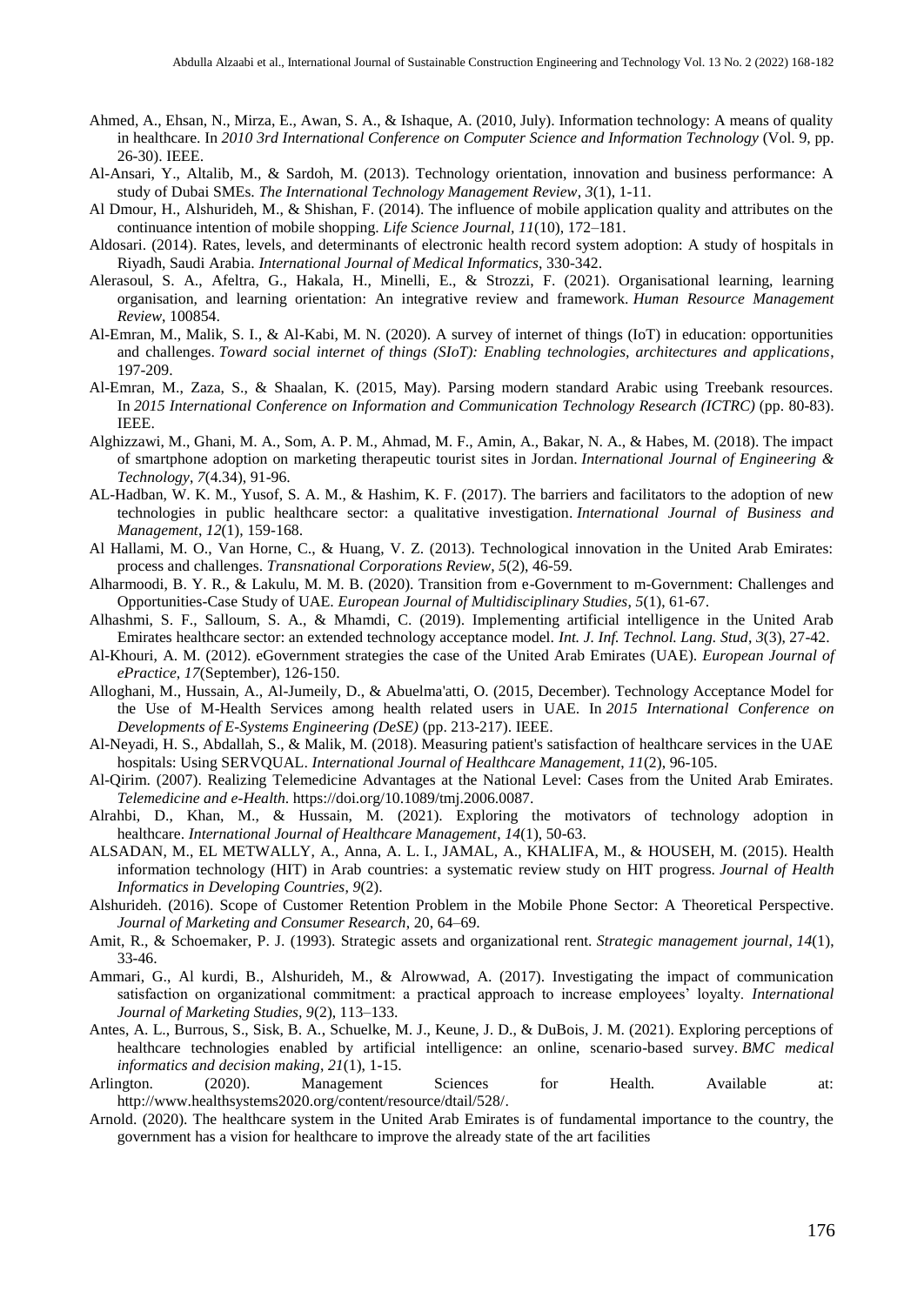- Ash, J. S., Sittig, D. F., Guappone, K. P., Dykstra, R. H., Richardson, J., Wright, A., ... & Middleton, B. (2012). Recommended practices for computerized clinical decision support and knowledge management in community settings: a qualitative study. *BMC medical informatics and decision making, 12*(1), 6.
- Awad, S. (2018). Bringing technological advances in health care for United Arab Emirates Vision 2021.
- Aziz, K., Tarapiah, S., Ismail, S. H., & Atalla, S. (2016, March). Smart real-time healthcare monitoring and tracking system using GSM/GPS technologies. In *2016 3rd MEC International Conference on Big Data and Smart City (ICBDSC)* (pp. 1-7). IEEE.
- Basak, E., Gumussoy, C. A., & Calisir, F. (2015). Examining the factors affecting PDA acceptance among physicians: an extended technology acceptance model. *Journal of healthcare engineering*, *6*(3), 399-418.
- Bashiri, A., Ghazisaeedi, M., Safdari, R., Shahmoradi, L., & Ehtesham, H. (2017). Improving the prediction of survival in cancer patients by using machine learning techniques: experience of gene expression data: a narrative review. *Iranian Journal of Public Health, 46*(2), 165.
- Bhattacherjee, A. (2012). Social science research: Principles, methods, and practices.
- Brophy, J.M., & Joseph, L. (1995). Placing trials in context using Bayesian analysis: GUSTO revisited by Reverend Bayes. *JAMA.*
- Brownie, S., Lebogo, N., & Hag-Ali, M. (2014). Health Care for All: Building a Public Health workforce to achieve the UAE 2021 vision for Health. *Arab Health*, *6*, 1.
- Bryman, A. (2016). *Social research methods*. Oxford university press.
- Bryman, A., & Bell, E. (2007). Business research strategies. *Business research methods*, 226-238.
- Chen, P. T., Lin, C. L., & Wu, W. N. (2020). Big data management in healthcare: Adoption challenges and implications. *International Journal of Information Management*, *53*, 102078.
- Chiva, R., Ghauri, P., & Alegre, J. (2014). Organizational learning, innovation and internationalization: A complex system model. *British Journal of Management, 25*(4), 687-705.
- Christensen, L. B. R., Thomas, G., Calleya, J., & Nielsen, U. D. (2018). The effect of operational factors on container ship fuel performance. In *Full Scale Ship Performance Conference 2018*. The Royal Institution of Naval Architects.
- Cohen, L., Manion, L., & Morrison, K. (2013). *Research methods in education*. routledge.
- Collis, J., & Hussey, R. (2014). *Business Research*. sl.
- Conner, K. R. (1991). A historical comparison of resource-based theory and five schools of thought within industrial organization economics: do we have a new theory of the firm?. *Journal of management*, *17*(1), 121-154.
- Cooper, D. R., & Schindler, P. S. (2011). Qualitative research. *Business research methods*, *4*(1), 160-182.
- Costantino, F., Di Gravio, G., & Nonino, F. (2015). Project selection in project portfolio management: An artificial neural network model based on critical success factors. *International Journal of Project Management, 33*(8), 1744–1754.
- Creswell, J.W. (2003). *Research design: Qualitative, quantitative, and mixed methods approaches,* 2nd Edition, Thousand Oaks: Sage.
- Creswell, J. W. (2012). *Educational research Planning conducting and evaluating quantitative and Qualitative Research* (4th ed.). Boston: Pearson Education.
- Cresswell, K. M., Worth, A., & Sheikh, A. (2012). Comparative case study investigating sociotechnical processes of change in the context of a national electronic health record implementation. *Health Informatics Journal, 18*(4), 251-270.
- Creswell, J. W. (2013). *Research design: Qualitative, quantitative, and mixed methods approaches*. Sage publications.
- Cresswell, K. M., & Sheikh, A. (2014). Undertaking sociotechnical evaluations of health information technologies. *Journal of Innovation in Health Informatics, 21*(2), 78-83.
- Creswell, J. W., & Poth, C. N. (2017). *Qualitative inquiry and research design: Choosing among five approaches*. Sage publications.
- Cummings, L. M. B. M. C., & Clark, B. M. (2006). Natural speech act data versus written questionnaire data: How data collection method affects speech act performance. *Speech acts across cultures: Challenges to communication in a second language*, *11*, 65.
- Dahiya, D., & Mathew, S. K. (2016). IT assets, IT infrastructure performance and IT capability: a framework for egovernment. *Transforming Government: People, Process and Policy, 10*(3), 411–433.
- Damanpour, F. (1987). The adoption of technological, administrative, and ancillary innovations: Impact of organizational factors. *Journal of management*, *13*(4), 675-688.
- Damanpour, F. (1991). Organizational innovation: A meta-analysis of effects of determinants and moderators. *Academy of management journal*, *34*(3), 555-590.
- Danaher, T. S. & Gallan, A. S. (2016). Service Research in Health Care: Positively Impacting Lives, *Journal of Service Research*, 19(4), 433-7.
- Davis, D., & Galbraith, R. (2009). American College of Chest Physicians Health and Science Policy Committee. *Continuing medical education effect on practice performance: effectiveness of continuing medical*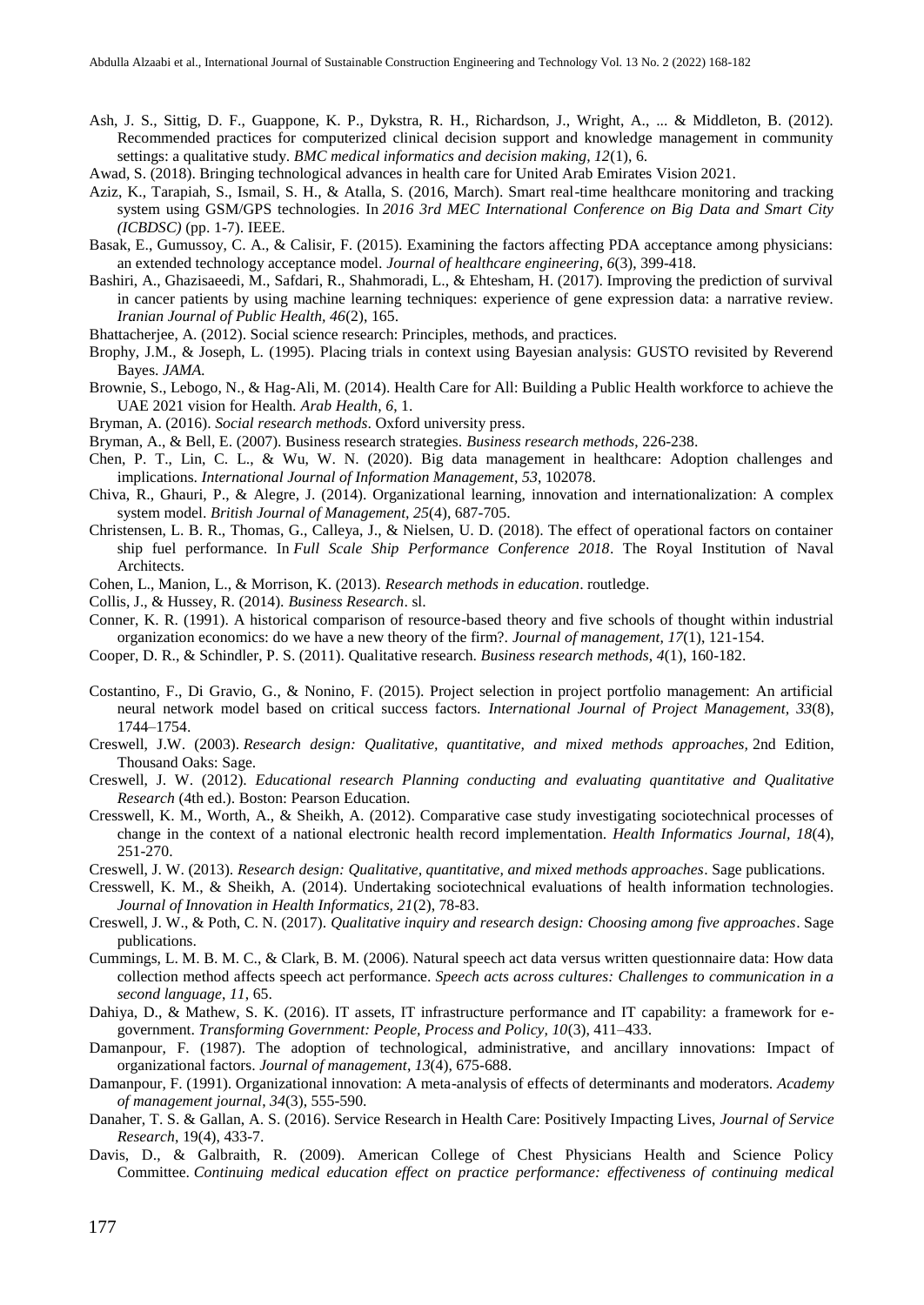*education: American College of Chest Physicians Evidence-Based Educational Guidelines. Chest*, *135*(3 Suppl), 42S-48S.

- Department of Health. (2012). The power of information: putting all of us in control of the health and care information we need. *London: Department of Health*.
- DeSarbo, W. S., Di Benedetto, C. A., & Song, M. (2007). A heterogeneous resource based view for exploring relationships between firm performance and capabilities. *Journal of modelling in management*.
- Devaraj, K. (2015). Information Technology Payoff in the Health-Care Industry: A Longitudinal Study. *Journal of Management Information Systems*, 41-67.
- Dodgson, M., & Gann, D. (2011). Technological innovation and complex systems in cities. *Journal of Urban Technology*, *18*(3), 101-113.
- Dulaimi, M. F., Nepal, M. P., & Park, M. (2005). A hierarchical structural model of assessing innovation and project performance. *Construction Management and Economics*, *23*(6), 565-577.
- Durdyev, S., Zavadskas, E. K., Thurnell, D., Banaitis, A., & Ihtiyar, A. (2018). Sustainable construction industry in Cambodia: Awareness, drivers and barriers. *Sustainability*, *10*(2), 392.
- Erzurumlu, S. S., & Pachamanova, D. (2020). Topic modeling and technology forecasting for assessing the commercial viability of healthcare innovations. *Technological Forecasting and Social Change*, *156*, 120041.
- Etikan, I., & Bala, K. (2017). Sampling and sampling methods. *Biometrics & Biostatistics International Journal*, *5*(6), 00149.
- Fan, W., & Yan, Z. (2010). Factors affecting response rates of the web survey: A systematic review. *Computers in human behavior*, *26*(2), 132-139.
- Feeny, D. F., & Willcocks, L. P. (1998). Core IS capabilities for exploiting information technology. *Sloan management review*, *39*(3), 9-21.
- Firouzi, F., Rahmani, A. M., Mankodiya, K., Badaroglu, M., Merrett, G. V., Wong, P., & Farahani, B. (2018). Internetof-Things and big data for smarter healthcare: From device to architecture, applications and analytics. *Future Generation Computer Systems*, 583-586
- Fitzgerald, M., Kruschwitz, N., Bonnet, D., & Welch, M. (2014). Embracing digital technology: A new strategic imperative. *MIT sloan management review*, *55*(2), 1.
- Garbarino, S., & Holland, J. (2009). Quantitative and qualitative methods in impact evaluation and measuring results.
- Gliem, J. A., & Gliem, R. R. (2003). Calculating, interpreting, and reporting Cronbach's alpha reliability coefficient for Likert-type scales. Midwest Research-to-Practice Conference in Adult, Continuing, and Community Education.
- Goh, S. C., Chan, C., & Kuziemsky, C. (2013). Teamwork, organizational learning, patient safety and job outcomes. *International journal of health care quality assurance*.
- Grant, R. M. (1991). The resource-based theory of competitive advantage: implications for strategy formulation. *California management review*, *33*(3), 114-135.
- Green, J., Willis, K., Hughes, E., Small, R., Welch, N., Gibbs, L., & Daly, J. (2007). Generating best evidence from qualitative research: the role of data analysis. *Australian and New Zealand journal of public health*, *31*(6), 545- 550.
- Hair, J. F., Ringle, C. M., & Sarstedt, M. (2013). Partial least squares structural equation modeling: Rigorous applications, better results and higher acceptance. *Long range planning*, *46*(1-2), 1-12.
- Hameed, M. A., Counsell, S., & Swift, S. (2012). A conceptual model for the process of IT innovation adoption in organizations. *Journal of Engineering and Technology Management, 29*(3), 358-390.
- Holden, R. J. (2010). Physicians' beliefs about using EMR and CPOE: in pursuit of a contextualized understanding of health IT use behavior. *International journal of medical informatics*, *79*(2), 71-80.
- Hsiao, J. L., Chang, H. C., & Chen, R. F. (2011). A study of factors affecting acceptance of hospital information systems: a nursing perspective. *Journal of Nursing Research, 19*(2), 150-160.
- Huber, G. P. (1991). Organizational learning: The contributing processes and the literatures. *Organization science, 2*(1), 88-115.
- Hwang, W., Chang, J., LaClair, M., & Paz, H. (2013). Effects of integrated delivery system on cost and quality. *Am J Manag Care*, *19*(5), e175-e184.
- Iqbal, S. M., Mahgoub, I., Du, E., Leavitt, M. A., & Asghar, W. (2021). Advances in healthcare wearable devices. *npj Flexible Electronics*, *5*(1), 1-14.
- Itami, H., & Roehl, T. W. (1991). *Mobilizing invisible assets*. Harvard University Press.
- Iyawa, G. E., Herselman, M., & Botha, A. (2017, May). A scoping review of digital health innovation ecosystems in developed and developing countries. In *2017 IST-Africa Week Conference (IST-Africa)* (pp. 1-10). IEEE.
- Janse, B. (2019). Innovation Management. Retrieved from<https://laptrinhx.com/innovation-management-1916065175/>
- Jerez-Gomez, P., Cespedes-Lorente, J., & Valle-Cabrera, R. (2005). Organizational learning capability: a proposal of measurement. *Journal of business research, 58*(6), 715-725.
- Johnson, R. B., & Onwuegbuzie, A. J. (2004). Mixed methods research: A research paradigm whose time has come. *Educational researcher*, *33*(7), 14-26.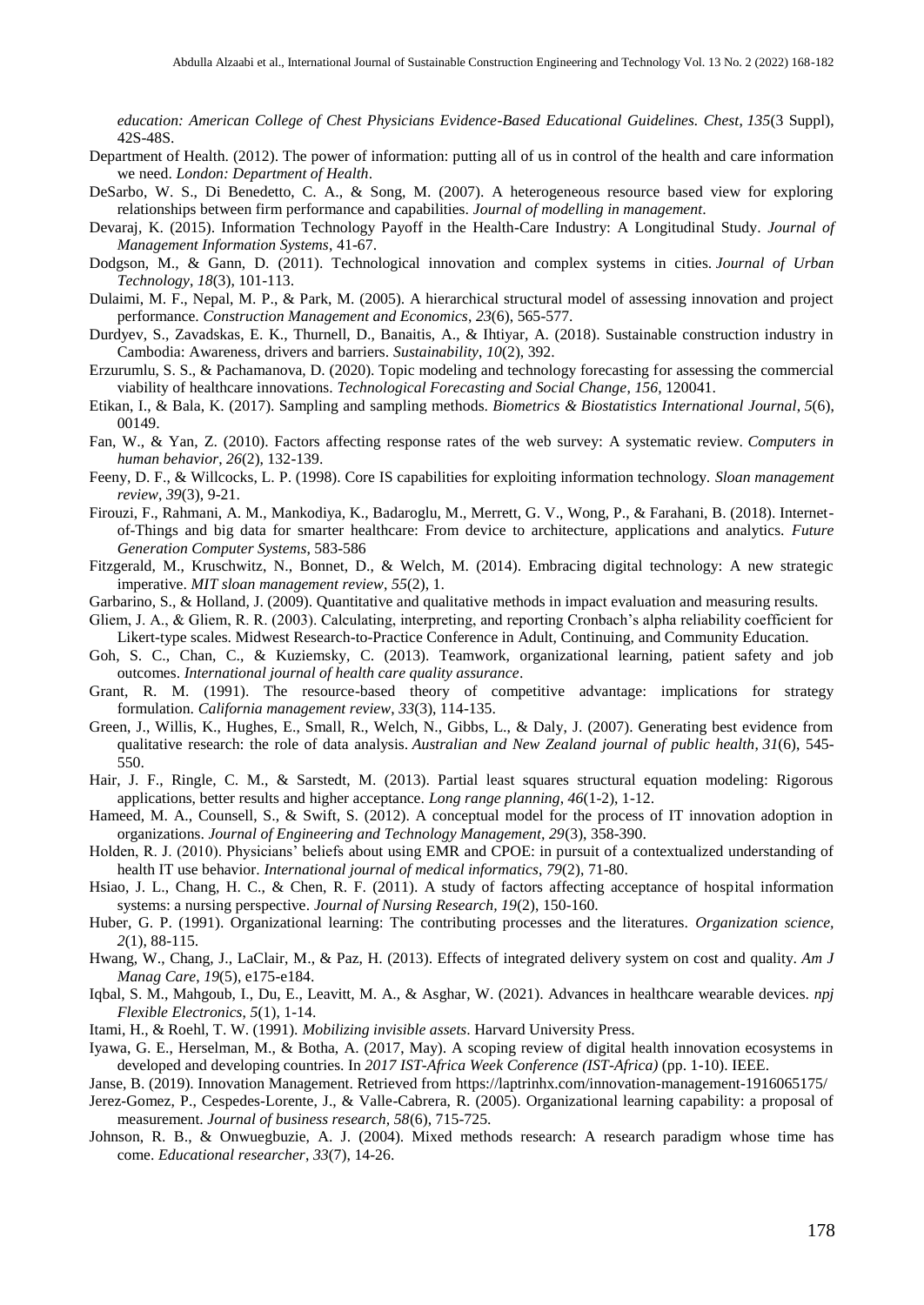- Johnson, B., & Turner, L. A. (2003). Data collection strategies in mixed methods research. *Handbook of mixed methods in social and behavioral research*, 297-319.
- Kang, J., & Wang, X. (2020). The Organizational Structure and Operational Logic of an Urban Smart Governance Information Platform: Discussion on the Background of Urban Governance Transformation in China. *Complexity*, *2020*.
- Ke, W., & Wei, K. K. (2006). Organizational learning process: its antecedents and consequences in enterprise system implementation. *Journal of Global Information Management (JGIM), 14*(1), 1-22.
- Keitel, D. S. (2012). *pharmaceutical care.* Europe: EDQM.
- Kellermann, A. L. & Jones, S. S. (2013). What It Will Take To Achieve The As-Yet-Unfulfilled Promises Of Health Information Technology, *Health Affairs*, 32(1), 63-80.
- Khamis, N., Sulaiman, A., & Mohezar, S. (2014). Achieving e-Business Excellence through Knowledge Management and Organizational Learning Capabilities: A Malaysian Perspective. *International Journal of Economics & Management, 8*(2).
- Kohli, Tan. (2016). Electronic health records: how can IS researchers contribute to transforming healthcare?.553- 573Lapão, L. V. (2019). The future of healthcare: the impact of digitalization on healthcare services performance. In *The Internet and Health in Brazil* (pp. 435-449). Springer, Cham.
- Kordab, M., Raudeliūnienė, J., & Meidutė-Kavaliauskienė, I. (2020). Mediating Role of Knowledge Management in the Relationship between Organizational Learning and Sustainable Organizational Performance. *Sustainability*, *12*(23), 10061.
- Koornneef, E., Robben, P., & Blair, I. (2017). Progress and outcomes of health systems reform in the United Arab Emirates: a systematic review. *BMC health services research*, *17*(1), 1-13.
- Kumar, M., Singh, J. B., Chandwani, R., & Gupta, A. (2020). "Context" in healthcare information technology resistance: A systematic review of extant literature and agenda for future research. *International Journal of Information Management*, *51*, 102044.
- Kumar, S., Aroor, S., Kini, P. G., Mundkur, S., & Moideen, A. (2018). Hypoalbuminemia as a marker of adverse outcome in children admitted to pediatric intensive care unit. *Indian Journal of Child Health*, *5*(1), 6-10.
- Lakomaa, E., & Sanandaji, T. (2021). Exploring collective consumer innovation in health care: Cases and formal modeling. *Research Policy*, 104210.
- Lapão, L. V. (2019). The future of healthcare: the impact of digitalization on healthcare services performance. In *The Internet and Health in Brazil* (pp. 435-449). Springer, Cham.
- Laurenza, E., Quintano, M., Schiavone, F., & Vrontis, D. (2018). The effect of digital technologies adoption in healthcare industry: a case based analysis. *Business process management journal*.
- Laurenza, E., Quintano, M., Schiavone, F., & Vrontis, D. (2018). The effect of digital technologies adoption in healthcare industry: a case based analysis. *Business process management journal*.
- Levinthal, D. A., & March, J. G. (1993). The myopia of learning. *Strategic management journal*, *14*(S2), 95-112.
- Lee, D., & Yoon, S. N. (2021). Application of artificial intelligence-based technologies in the healthcare industry: Opportunities and challenges. *International Journal of Environmental Research and Public Health*, *18*(1), 271.
- Lin, C. Y., & Ho, Y. H. (2007). Technological innovation for China's logistics industry. *Journal of Technology Management and Innovations, 2*(6), 1-19.
- Lyman, B., Hammond, E. L., & Cox, J. R. (2019). Organisational learning in hospitals: A concept analysis. *Journal of nursing management*, *27*(3), 633-646.
- Lyytinen, K., & Rose, G. M. (2003). The disruptive nature of information technology innovations: the case of internet computing in systems development organizations. *MIS quarterly*, 557-596.
- Mackey, T. K., & Nayyar, G. (2017). A review of existing and emerging digital technologies to combat the global trade in fake medicines. *Expert opinion on drug safety*, *16*(5), 587-602.
- Maguire, D., Evans, H., Honeyman, M., & Omojomolo, D. (2018). *Digital change in health and social care*. King's Fund.
- Marshall, R. (2011). *Designing qualitative research*. (5th ed.). CA: Sage Publications.
- Marzano, L., Bardill, A., Fields, B., Herd, K., Veale, D., Grey, N., & Moran, P. (2015). The application of mHealth to mental health: opportunities and challenges. *The Lancet Psychiatry*, *2*(10), 942-948.
- Mat, A., & Razak, R. C. (2011). The influence of organizational learning capability on success of technological innovation (product) implementation with moderating effect of knowledge complexity. *International Journal of Business and Social Science, 2*(17).
- Mesko, B. (2018). Health IT and digital health: The future of health technology is diverse. *Journal of clinical and translational research*, *3*(Suppl 3), 431.
- Meskó, B., Drobni, Z., Bényei, É., Gergely, B., & Győrffy, Z. (2017). Digital health is a cultural transformation of traditional healthcare. *Mhealth*, *3*.
- Mohamed, M. S., Khalifa, G. S., Al-Shibami, A. H., Alrajawi, I., & Isaac, O. (2019). The Mediation Effect of Innovation on the relationship between Creativity and organizational productivity: An empirical study within public sector organizations in the UAE. *Journal of Engineering and Applied Sciences*, *14*(10), 3234-3242.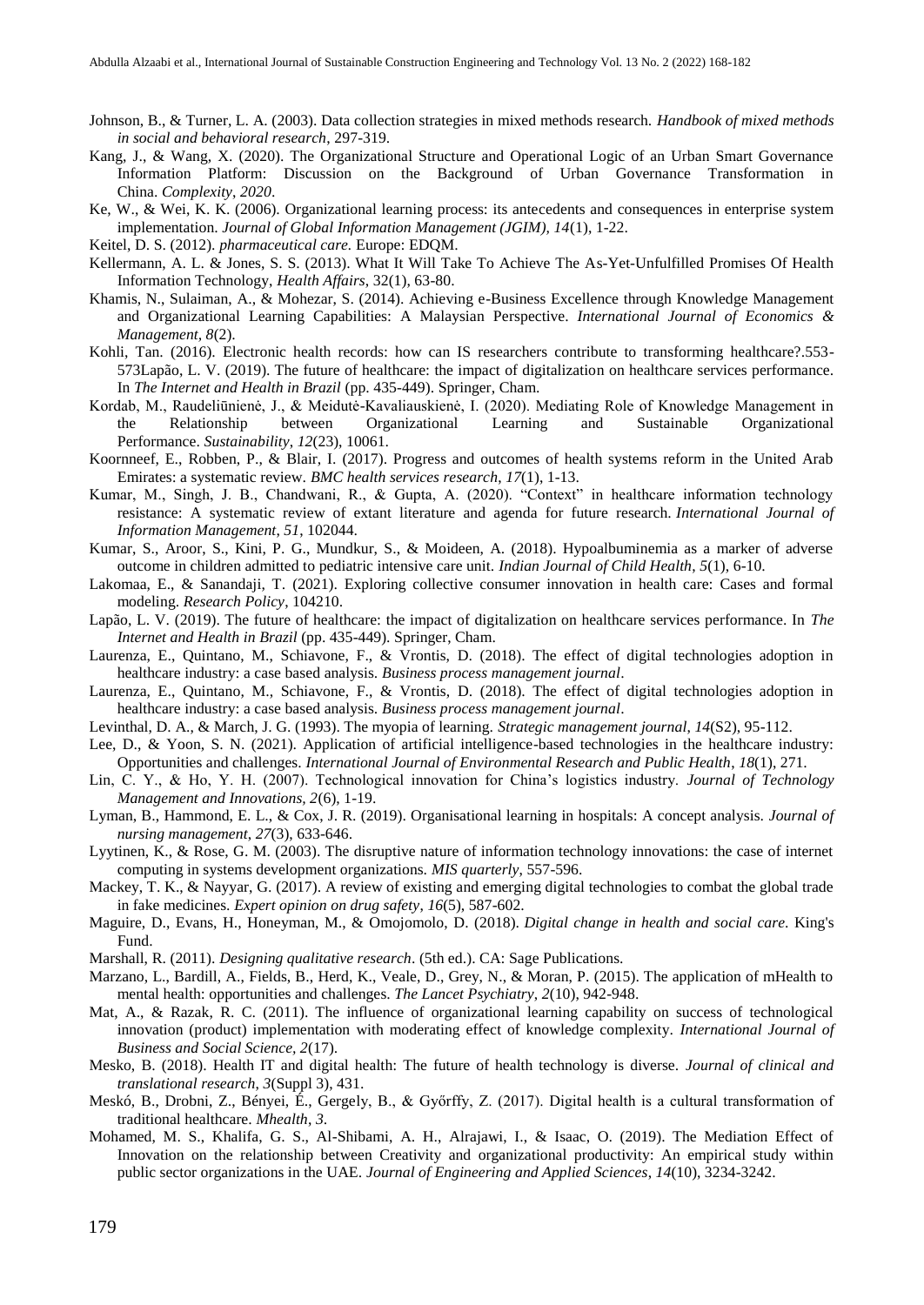- Molenaar, K., Washington, S., & Diekmann, J. (2000). Structural equation model of construction contract dispute potential. *Journal of construction engineering and management*, *126*(4), 268-277.
- Moonesar, I. A., Stephens, M., Batey, M., & Hughes, D. J. (2019). Government Innovation and Creativity: A Case of Dubai. In *Future Governments*. Emerald Publishing Limited.
- Mugenda, A. and Mugenda, M. (2003). *Research Methods, Quantitative and Qualitative Approaches*. Nairobi: African Centre for Technology studies (ACTS).
- Mutie, A. (2018). *Effect of Technological Innovations on Organizational Performance of Government Agencies in Kenya* (Doctoral dissertation, university of nairobi).
- Navimipour, N. J., & Charband, Y. (2016). Knowledge sharing mechanisms and techniques in project teams: Literature review, classification, and current trends. *Computers in Human Behavior, 62*, 730– 742.
- Newbert, S. L. (2007). Empirical research on the resource-based view of the firm: an assessment and suggestions for future research. *Strategic management journal*, *28*(2), 121-146.
- Nirod K. D. (2005). *Module: Selection of the Research Paradigm and Methodology.* Manchester metropolitan University
- Norman, D. A., & Verganti, R. (2014). Incremental and radical innovation: Design research vs. technology and meaning change. *Design issues*, *30*(1), 78-96.
- Nur, A. H., Dahie, A. M., & Osman, A. A. (2015). Employee Job Satisfaction and Organizational Performance: Empirical Study From Higher Education Centers in Mogadishu-Somalia. *International Journal in Commerce, IT & Social Science*, *2*.
- Okech, D., Kim, J., & Little, T. D. (2015). Recent developments in structural equation modelling research in social work journals. *The British Journal of Social Work*, *45*(2), 685-704.
- Owuor (2019). The Major Natural Resources of The United Arab Emirates. Accessed from <https://www.worldatlas.com/articles/what-are-the-major-natural-resources-of-the-united-arab-emirates.html>
- Pallant, J. (2011). Survival manual. *A step by step guide to data analysis using SPSS*.
- Patel, V., & Saxena, S. (2014). Transforming lives, enhancing communities—innovations in global mental health. *New England Journal of Medicine*, *370*(6), 498-501.
- Patton, M. Q. (1990). *Qualitative evaluation and research methods*. SAGE Publications, inc.
- Patricio, L., Sangiorgi, D., Mahr, D., Čaić, M., Kalantari, S., & Sundar, S. (2020). Leveraging service design for healthcare transformation: toward people-centered, integrated, and technology-enabled healthcare systems. *Journal of Service Management*.
- Paulo, M. S., Loney, T., & Lapão, L. V. (2017). The primary health care in the emirate of Abu Dhabi: are they aligned with the chronic care model elements?. *BMC health services research*, *17*(1), 1-10.
- Peirce, J. C. (2000). The paradox of physicians and administrators in health care organizations. *Health Care Management Review*, *25*(1), 7-28.
- Penrose, E., & Penrose, E. T. (2009). *The Theory of the Growth of the Firm*. Oxford university press.
- Phichitchaisopa, N., & Naenna, T. (2013). Factors affecting the adoption of healthcare information technology. *EXCLI journal*, *12*, 413.
- Park, Y. S., Konge, L., & Artino, A. R. (2020). The positivism paradigm of research. *Academic Medicine*, *95*(5), 690- 694.
- PricewaterhouseCoopers, L. L. P. (2018). A review of the potential benefits from the better use of information and technology in Health and Social Care.
- Ratnapalan, S., & Uleryk, E. (2014). Organizational learning in health care organizations. *Systems*, *2*(1), 24-33.
- Reamer, F. G. (2015). Ethical challenges in the technology age.
- Rghioui, A. (2020, May). Managing patient medical record using blockchain in developing countries: challenges and security issues. In *2020 IEEE International conference of Moroccan Geomatics (Morgeo)* (pp. 1-6). IEEE.
- Ritchie, J. & Lewis, J. (2003). *Qualitative Research Practice*. Sage Publications, London
- Rolstad, S., Adler, J., & Rydén, A. (2011). Response burden and questionnaire length: is shorter better? A review and meta-analysis. *Value in Health*, *14*(8), 1101-1108.
- Rycroft, R. W., & Kash, D. E. (1999). *The complexity challenge: Technological innovation for the 21st century*. Burns & Oates.
- Saa, A. A., Al-Emran, M., & Shaalan, K. (2019). Factors Affecting Students' Performance in Higher Education: A Systematic Review of Predictive Data Mining Techniques. *Technology, Knowledge and Learning.*
- Safi, S., Thiessen, T., & Schmailzl, K. J. (2018). Acceptance and resistance of new digital technologies in medicine: qualitative study. *JMIR research protocols*, *7*(12), e11072.
- Sahu, M., Grover, A., & Joshi, A. (2014). Role of mobile phone technology in health education in Asian and African countries: a systematic review. *International journal of electronic healthcare*, *7*(4), 269-286.

Salkind, N. J. (2011). *100 questions (and answers) about research methods*. Sage.

Sambamurthy, V., & Zmud, R. W. (1994). IT management competency assessment: A tool for creating business value through IT. Morristown, NJ: Financial Executives Research Foundation.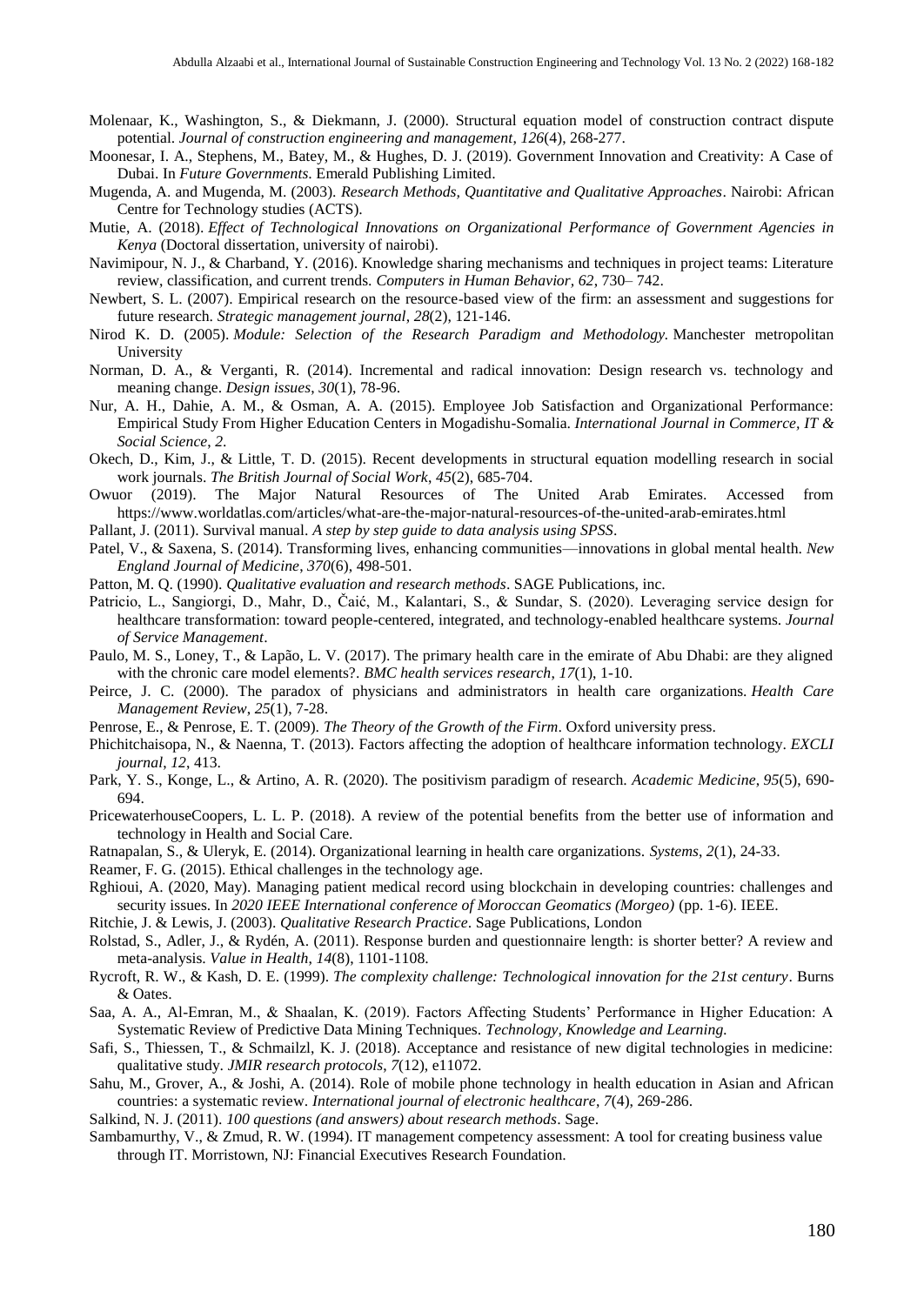San, A. N. C., & Yee, C. J. (2013). The modified technology acceptance model for private clinical physicians: A case study in Malaysia, Penang. *International Journal of Academic Research in Business and Social Sciences, 3*(2), 380.

Saunders. (2012). *Research Methods for Business Students* (6th ed.).

- Safavi, K., & Dare, F. (2018). Virtual health care could save the US Billions each year. *Harvard Business Review*, 2-5.
- Schreiweis, B., Pobiruchin, M., Strotbaum, V., Suleder, J., Wiesner, M., & Bergh, B. (2019). Barriers and facilitators to the implementation of ehealth services: systematic literature analysis. *Journal of medical Internet research*, *21*(11), e14197.
- Schreuder, H. W. R., & Verheijen, R. H. M. (2009). Robotic surgery. *BJOG: An International Journal of Obstetrics & Gynaecology*, *116*(2), 198-213.
- Sekaran, U., & Bougie, R. (2016). *Research methods for business: A skill building approach*. John Wiley & Sons.
- Shannak, R., Masa'deh, R., Al-Zu'bi, Z., Obeidat, B., Alshurideh, M., & Altamony, H. (2012). A theoretical perspective on the relationship between knowledge management systems, customer knowledge management, and firm competitive advantage. *European Journal of Social Sciences, 32*(4), 520–532.
- Short, S. D., Hawal, N., Albusaidi, N. S., & Purwaningrum, F. (2019). Streamlining and modernising medical workforce governance. *International Journal of Health Governance*.
- Sim, J., Saunders, B., Waterfield, J., & Kingstone, T. (2018). Can sample size in qualitative research be determined a priori?. *International Journal of Social Research Methodology*, *21*(5), 619-634.
- Smith, P. C., Mossialos, E., Papanicolas, I., & Leatherman, S. (Eds.). (2009). *Performance measurement for health system improvement: experiences, challenges and prospects*. Cambridge University Press.
- Solano-Lorente, M., Martínez-Caro, E., & Cegarra-Navarro, J. G. (2013). Designing a Framework to Develop eLoyalty for Online Healthcare Services. *Electronic Journal of Knowledge Management*, 11(1).
- Stevens, J. P. (2012). *Applied multivariate statistics for the social sciences*. Routledge.
- Sundbo, J. (2001). *The strategic management of innovation: A sociological and economic theory*. Cheltenham UK: Edward Elgar.
- Tapscott, D., & Caston, A. (1993). *Paradigm shift: The new promise of information technology* (Vol. 15). New York: McGraw-Hill.
- Tarbush, S. (2010). Strength in knowledge-MENA acceleration research, development and innovation. *Global Arab*.
- Teece, D. J., Pisano, G., & Shuen, A. (1997). Dynamic capabilities and strategic management. Strategic management journal, 18(7), 509-533.
- The world health report (2000). health systems: improving performance. Geneva, World Health Organization, 2000. Available at: [http://www.who.int/whr/2000/en/whr00\\_en.pdf.](http://www.who.int/whr/2000/en/whr00_en.pdf)
- Thompson, T. G., & Brailer, D. J. (2004). The decade of health information technology: delivering consumer-centric and information-rich health care. *Washington, DC: US Department of Health and Human Services*.
- Tidd, J., & Bessant, J. R. (2020). *Managing innovation: integrating technological, market and organizational change*. John Wiley & Sons.
- Trott, P. (2008). *Innovation management and new product development*. Pearson education.
- Tucker, A. L., Nembhard, I. M., & Edmondson, A. C. (2007). Implementing new practices: An empirical study of organizational learning in hospital intensive care units. *Management science, 53*(6), 894-907.
- Tuckson, R. V., Edmunds, M., & Hodgkins, M. L. (2017). Telehealth. *New England Journal of Medicine*, *377*(16), 1585-1592.
- United Nations (2005). *The World Investment Report, Transnational Corporations and the Internationalization of R&D*. United Nation Publication. Geneva.
- Uluc, C. I., & Ferman, M. (2016). A comparative analysis of user insights for e-health development challenges in Turkey, Kingdom of Saudi Arabia, Egypt and United Arab Emirates. *Journal of Management Marketing and Logistics*, *3*(2), 176-189.
- Uğurlu, Ö. Y., & Kurt, M. (2016). The impact of organizational learning capability on product innovation performance: Evidence from the Turkish manufacturing sector. EMAJ: Emerging Markets Journal, 6(1), 70-84.
- Van Saane, N., Sluiter, J. K., Verbeek, J. H. A. M., & Frings‐Dresen, M. H. W. (2003). Reliability and validity of instruments measuring job satisfaction—a systematic review. *Occupational medicine*, *53*(3), 191-200.
- Venkatesh, V., Thong, J. Y. L., & Xu, X. (2016). Unified theory of acceptance and use of technology: A synthesis and the road ahead. *Journal of the Association for Information Systems, 17*(5), 328–376.
- Wang, T., Wang, Y., & McLeod, A. (2018). Do health information technology investments impact hospital financial performance and productivity?. *International Journal of Accounting Information Systems*, *28*, 1-13.
- Wernerfelt, B. (1984). A resource-based view of the firm. Strategic management journal, 5(2), 171-180.
- West, D. M. (2016). How 5G technology enables the health internet of things. *Brookings Center for Technology Innovation*, *3*, 1-20.
- Westbrook, J. I., Braithwaite, J., Georgiou, A., Ampt, A., Creswick, N., Coiera, E., & Iedema, R. (2007). Multimethod evaluation of information and communication technologies in health in the context of wicked problems and sociotechnical theory. *Journal of the American Medical Informatics Association, 14*(6), 746-755.